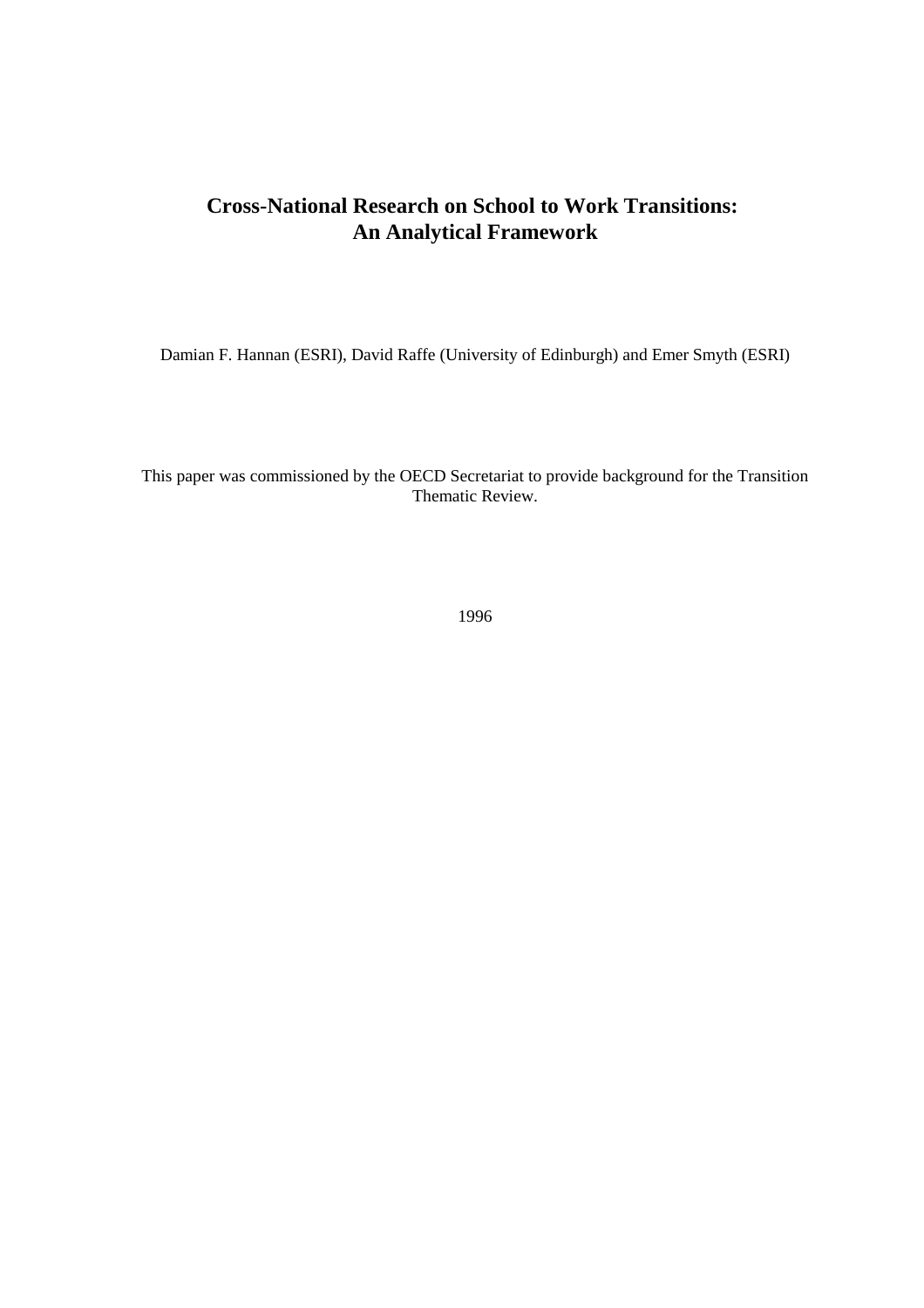## **1. Introduction**

In this paper, we review the main comparative research papers on school to work transition processes by European researchers in recent years. Transition processes are viewed in a broad sense, covering those leaving second-level schools and third-level institutions, though we focus mainly on the former. The primary focus of the paper is on those papers presented at the workshops run by the European Science Foundation's Network 'Transitions in Youth', which took place in 1993, 1994 and 1995. However, our account also draws on other published sources, both European and international, in this area.

The objectives of this paper are as follows:

- (i) To identify the important dimensions of variation among education/training (ET) systems and their national contexts, which may be hypothesised to influence the success of transitions;
- (ii) To develop a conceptual framework which adequately represents inter-country variations in the nature of the school to work transition process;
- (iii) To analyse the approaches to the conceptualisation and measurement of 'success' in transitions taken in cross-national studies;
- (iv) To summarise the main conclusions on factors affecting 'success' in school to work transitions, with particular reference to variation according to the education/ training system and its national context;
- (v) To derive working hypotheses about the likely commonalities or differences in the transition process and in the factors influencing success or failure in such transitions;
- (vi) To identify the main conceptual, methodological and data issues raised by the cross-national studies.

The remainder of this paper is divided into four sections. Section two outlines the central elements of a conceptual framework for analysing cross-national variation in school to work transitions. Section three outlines the approaches taken by cross-national studies of transitions, focusing on the conceptualisation and measurement of 'success' used in these studies. Section four incorporates the findings of transitions research into the conceptual framework developed in section two in order to suggest a typology of ET systems and their linkages with the labour market. This typology is used to derive the working hypotheses outlined in section five.

## **2. Elements of a Conceptual Framework**

The conceptual framework outlined below is derived from a number of sources. Firstly, our review of crossnational research on school to work transitions clearly indicates a number of important dimensions. Secondly, the groundwork for our perspective was laid by research from a 'societal' perspective (see Maurice, Sellier and Silvestre 1986; Wilkinson, 1983; Rubery, 1994). Thirdly, the framework builds upon earlier (1995) work by the authors and others undertaken as part of a proposal to the Targeted Socio-Economic Research Programme (TSER) of DGXII (see also Raffe, 1993).

There are four general dimensions of a conceptual framework for school to work transitions that need to be taken into account in cross-national studies: the national context; the nature of the education/training system in each country and its interconnection with the labour market, as well as state policies influencing these processes; the structure of the school to work transition process itself; and the outcomes of the transition process - 'success' and 'failure' in transitions, and variations among groups of young people in the outcomes achieved.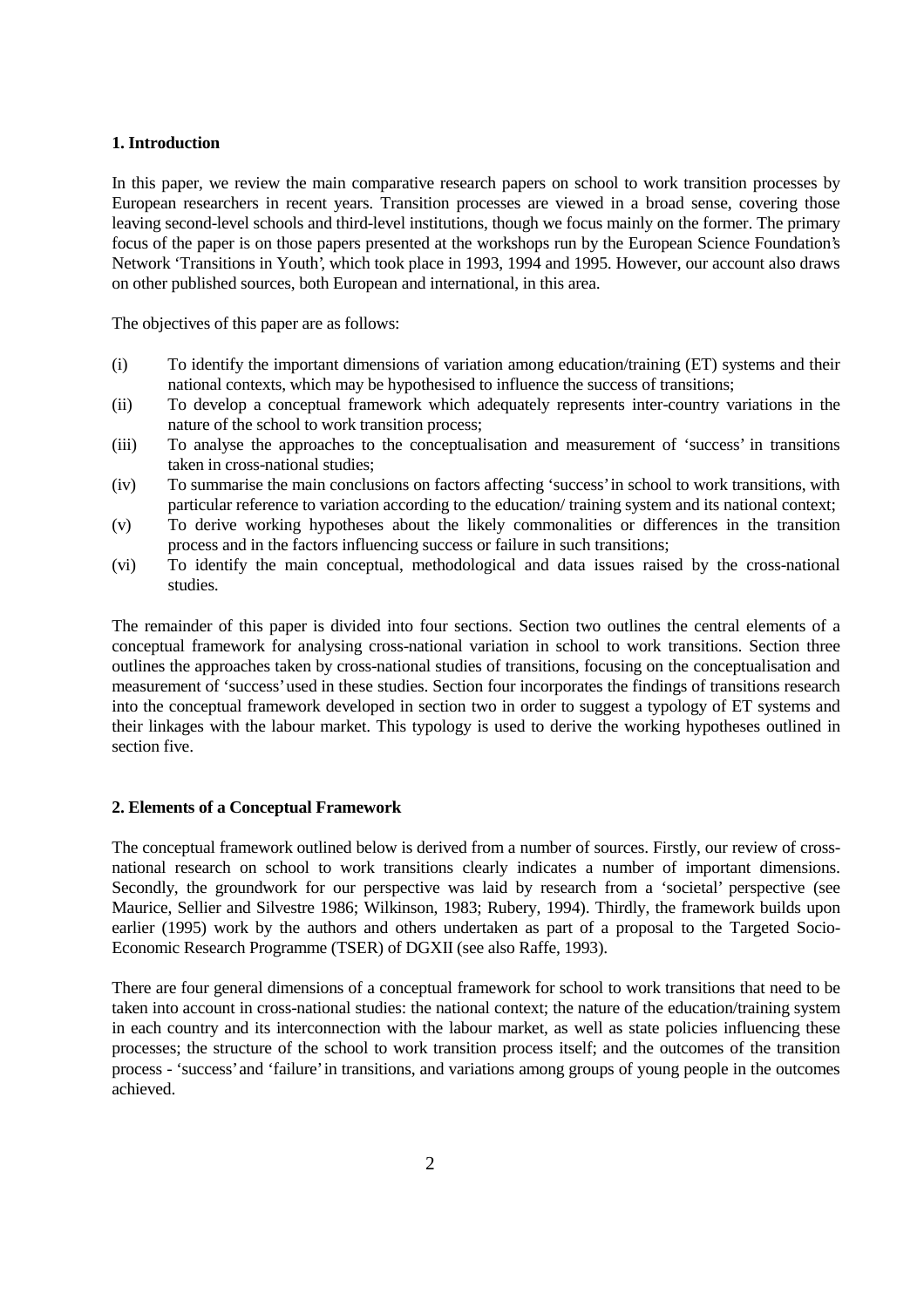#### I. Context

Countries vary significantly from each other in their economic, socio-demographic and institutional characteristics. Since institutional arrangements for education and training are firmly embedded in particular national contexts, one of the most difficult tasks in comparative research is to separate out the impact of particular ET policies and systems on youth transitions from the influence of (changes in) other contextual factors. The main dimensions of national context that need to be considered are:

♦ *Demographic factors*: Countries differ in the age structure of their populations and the relative size of the youth cohort. These factors are likely to influence the ease of entry into the labour market and further/ higher education. In addition, the nature and resources of the family system may affect the ability of parents to support young people through more prolonged transition periods. The influence of demographic factors is partly contingent on the extent and nature of structural shifts in the economy. In countries such as Ireland, a very late 'demographic transition', coinciding with a rapid decline in traditional industries and the growth of new sectors, resulted in substantial changes in the distribution of employment and unemployment.

♦ *The production system*: Countries vary in the structure and organisation of their production systems. Soskice (1993a, 1993b) argues that in liberal-market economies, such as the US, the UK and parts of southern Europe, the institutional arrangements do not support the long-term relationships necessary for company-based initial vocational training. Such arrangements are present in industry-coordinated economies such as Germany and much of northern Europe. They are also present in group-coordinated economies such as Japan, although in this case the skills generated are not transferable across enterprises. The implication of this analysis is that the effect of company-based transition measures, such as work experience or training schemes, will vary according to the type of economy. All aspects of a country's production, consumption and social reproduction systems are interrelated (Rubery, 1994), which limits the extent to which 'successful solutions' in one system can be transferred to another system. In addition, the nature of the production system varies over time. It is particularly important, for instance, to take account of a country's stage of economic development and the timing of its integration into a changing world economy. 'Peripheral' countries, with late and dependent industrialisation, will differ significantly from 'core', mature industrialised countries in the nature of the economy and its linkages with other institutions.

♦ *Labour market structures*: Countries differ from each other in the segmentation of the labour market, in particular, the extent to which there is a separate youth labour market, and the relative importance of occupational and internal labour markets. Occupational labour markets (OLMs) refer to labour market sectors where jobs are clearly defined in terms of content and have high levels of consistency across firms and/or industries. Workers in OLMs have educational qualifications or skills that are transferable from one employer to another (see Edwards, 1979). In contrast, in internal labour markets (ILMs) only lower grade jobs are filled from outside the firm with mobility into most higher grade positions taking place after a period of training. Higher grade workers are thus largely protected from external competition. Training tends to be firm-specific, taking place on-the-job, and consequently skills are generally not transferable to other firms (see Doeringer and Piore, 1971). Occupational and internal labour markets may co-exist within the same national system but the relative balance between the two forms varies between countries. Other influences on labour market structuration include: the importance of the family economy; the relative size of public sector employment; and the significance of local as opposed to national, or international, labour markets.

♦ *Wage-setting mechanisms*: Countries vary in the mechanisms for dealing with pay determination and other industrial relations issues. In some countries, wages are negotiated at a national level involving corporate interests, trade unions and government, while in other cases, pay is negotiated at the level of industrial sectors or individual firms. The form of these mechanisms is shaped by the nature of labour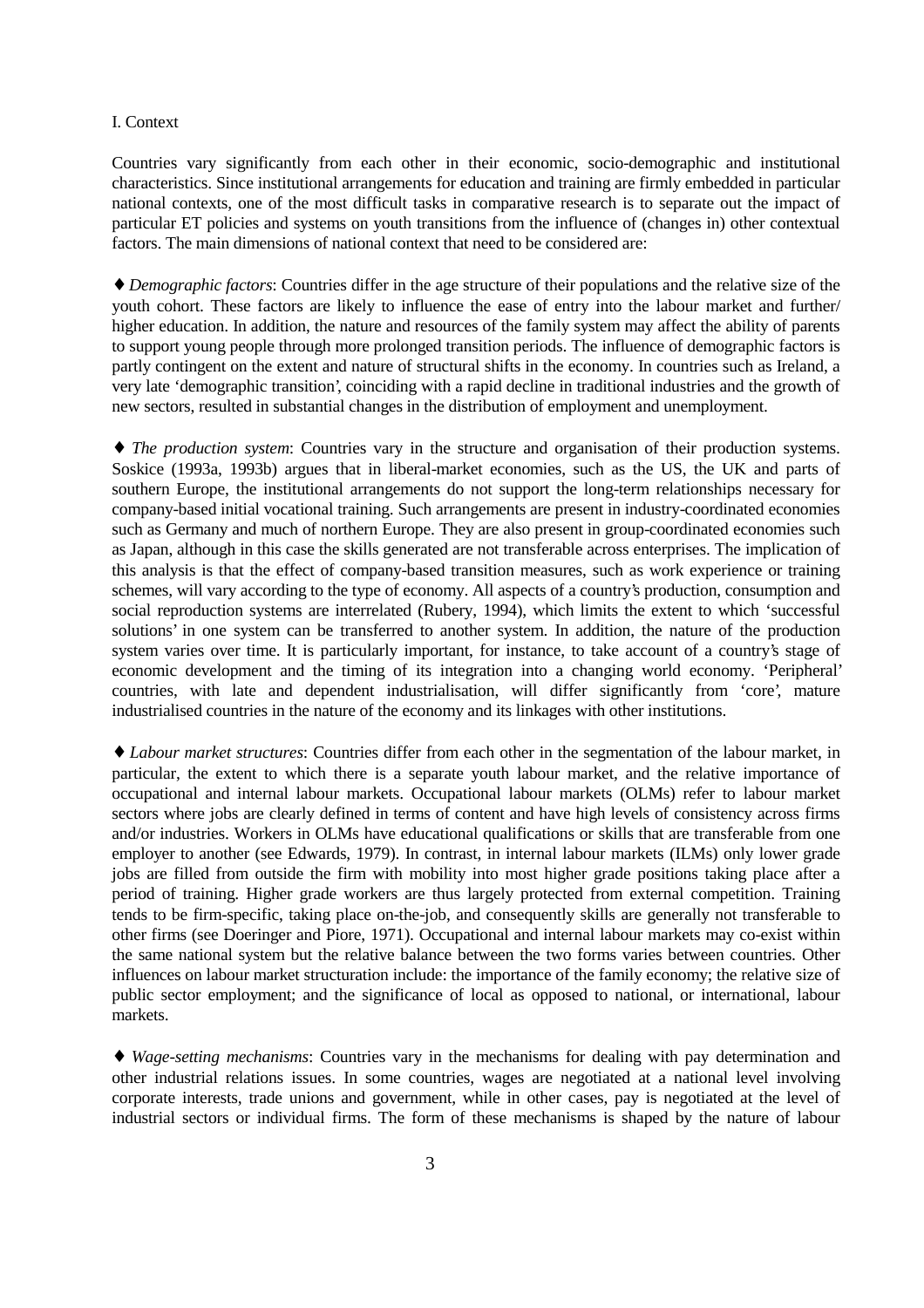market structuration and by the national political framework. Countries also differ in the relativities between the wages of young people and those of adults.

♦ *The economic cycle*: Youth and adult unemployment rates change over the economic cycle. However, the nature of production systems and labour market structures are also responsive to secular changes.

♦ *Policy-making framework*: a number of aspects of the policy-making process vary widely between countries: whether the State is unitary or federal; the role of employers and trade unions in national policymaking; the degree of autonomy and the relative power of the State in intervening in education, training and labour market institutions. Thus, the nature, extent and effectiveness of State policy interventions in ET systems and in the transition process are cross-nationally variable.

II. Education/ Training Systems and Policies, and Their Relationship to Labour Markets

A good deal of research has been carried out on differences in national education/ training systems, though no comprehensive conceptualisation of these systemic differences appears to exist. This section outlines the main dimensions to be considered in analysing cross-national differences. A later section will attempt to develop a typology of systems on the basis of these dimensions. Education/ training systems differ along the following dimensions:

♦ The extent and nature of national *standardisation* of curricula, assessment and certification within the educational system.

♦ The degree of *differentiation*, *and associated stratification*, between academic and vocational 'tracks', courses or routes (see Allmendinger, 1989); and the relationship between track differentiation and student characteristics. Differentiated systems may vary from each other in relation to: the timing of selection into different school types or curricular tracks; the rigidity, or degree, of movement between tracks; the extent of institutional support for different routes or tracks; and status differences between the curricular tracks.

♦ The degree of *flexibility* in the educational/ training system: the ease of mobility between different tracks; the possibility of 'second-chance' education/ training; the extent to which the system is 'one-way', with young people moving through different stages at clearly defined points in time, as opposed to allowing for flexible choices.

♦ The extent to which the delivery of education/training is *school- or work-based*; the extent and nature of co-operative relationships between educational institutions and employers in ET provision (through apprenticeships, alternance arrangements etc.).

♦ The nature of *governance* of the ET system: the degree of autonomy of the school system in the management and delivery of courses; the relative importance of private and public provision; institutional arrangements for co-ordination and co-operation among different levels of the ET system; the extent to which policy-making on education/training and employment is formally integrated (e.g. through ministries or state agencies that combine education and employment functions).

♦ *Curriculum design and content*: the extent to which the system emphasises general education rather than academic specialisation or training in specific skills; the role of different institutional actors (such as government, school management, teachers, employers) in curricular design; the effectiveness of procedures for curriculum review in the light of changing technologies and student and employer needs.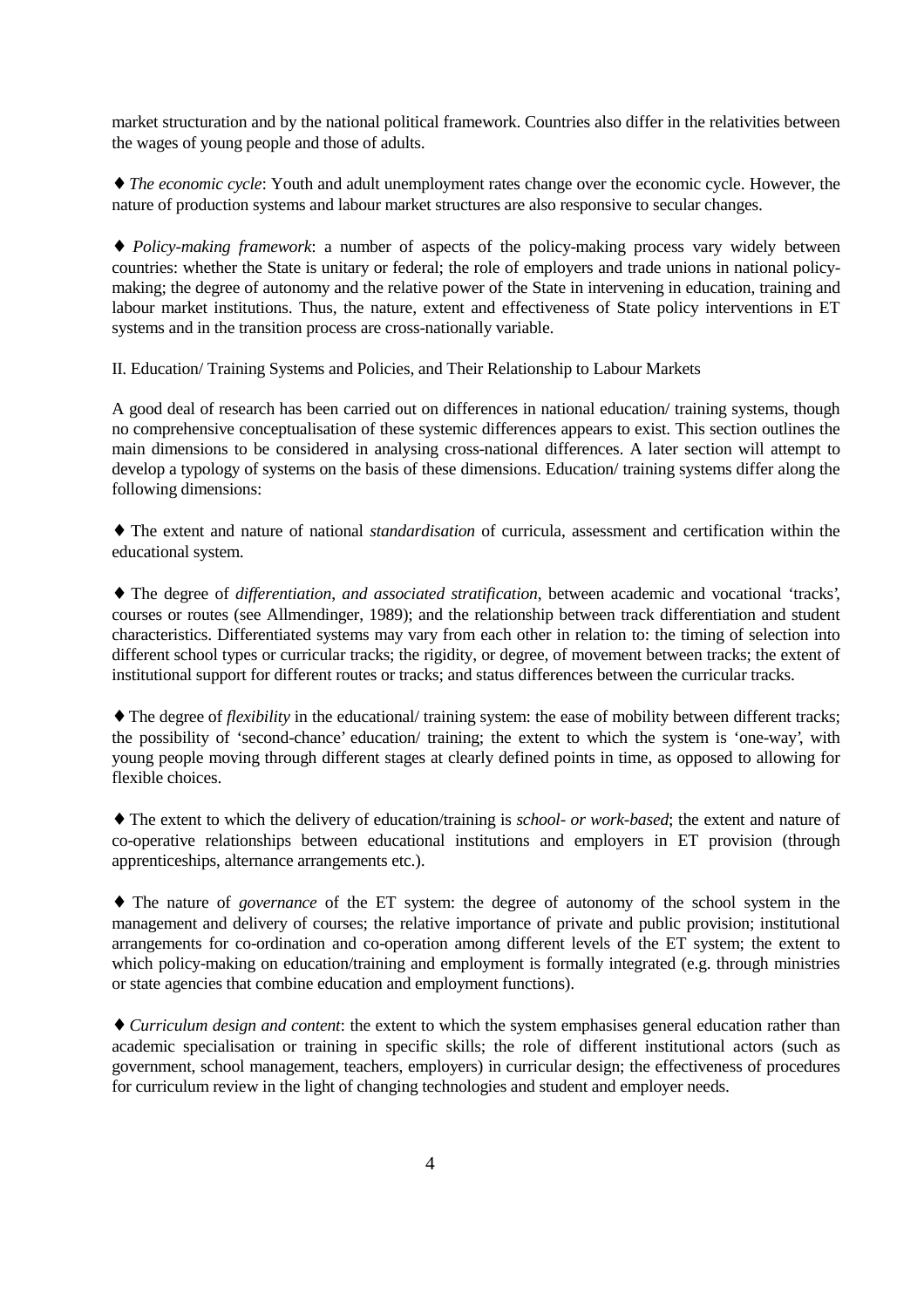♦ *Curriculum delivery*: the extent of institutional differentiation in curricular delivery; the pedagogical approaches adopted in different sectors/levels of the system; the extent of age grading in instructional arrangements; the degree of subject/area choice, and the age at which such choices are made; the relative priority given to full-time and part-time study; the extent of modularisation and use of credits; the provision of 'distance learning' and other innovative approaches.

♦ The nature of *training 'schemes'* established by the state: the level of provision of training/employment schemes; the integration of these schemes into the core education/training system; the balance between the provision of training and employment experience; the target groups for such provision.

♦ The nature and structure of ET *qualifications and certification*: their role in access to further/higher education; their currency with employers; the extent to which qualifications provide for clearly defined routes through the ET system; the extent to which qualifications from particular ET institutions are recognised by other ET institutions.

♦ *Educational 'output'*: what employers are 'buying' from the educational system, e.g. the relative importance of certification, course content, and social and work skills (such as punctuality, the ability to concentrate, to work with others etc.); the relative significance of 'screening' or 'queuing' of job applicants in different economies and in different segments of the labour market.

It should be noted that different elements of the education/training system within the same country may vary along these dimensions. For example, primary education in a particular country may be relatively unstandardised and undifferentiated while second-level education may be highly standardised and differentiated. On the other hand, while the second-level system may be relatively comprehensive but unstandardised, the third-level system may be highly differentiated and standardised.

Education/training systems change over time in relation to the different dimensions outlined above. These changes may result from the (intended or unintended) consequences of education/training policies or from other changes in the national context (e.g. the economic cycle, demographic shifts). Thus, many dimensions of the ET system are open to manipulation in policy terms, although the results of such interventions will differ according to the national systems concerned.

In developing a typology of education/training systems in Section 3, we will focus on two main aspects: the degree of standardisation, and the degree of differentiation/ stratification. Other dimensions of ET systems (such as certification, governance and so on) will be linked with these aspects in our discussion.

## III. The Transition Process

The transition process itself differs along a number of dimensions:

♦ The extent and nature of *regulation* of the school to work transition process: rules governing compulsory attendance; institutional 'overlap' between education and work statuses; the role of compulsory military service in the transition from school to work.

♦ The *structuring* of the transition process: the length of transition; the number and type of stages involved; the range and nature of options available on leaving school; the extent to which the education/training system facilitates flexibility in movement between statuses; the degree of demarcation between different statuses.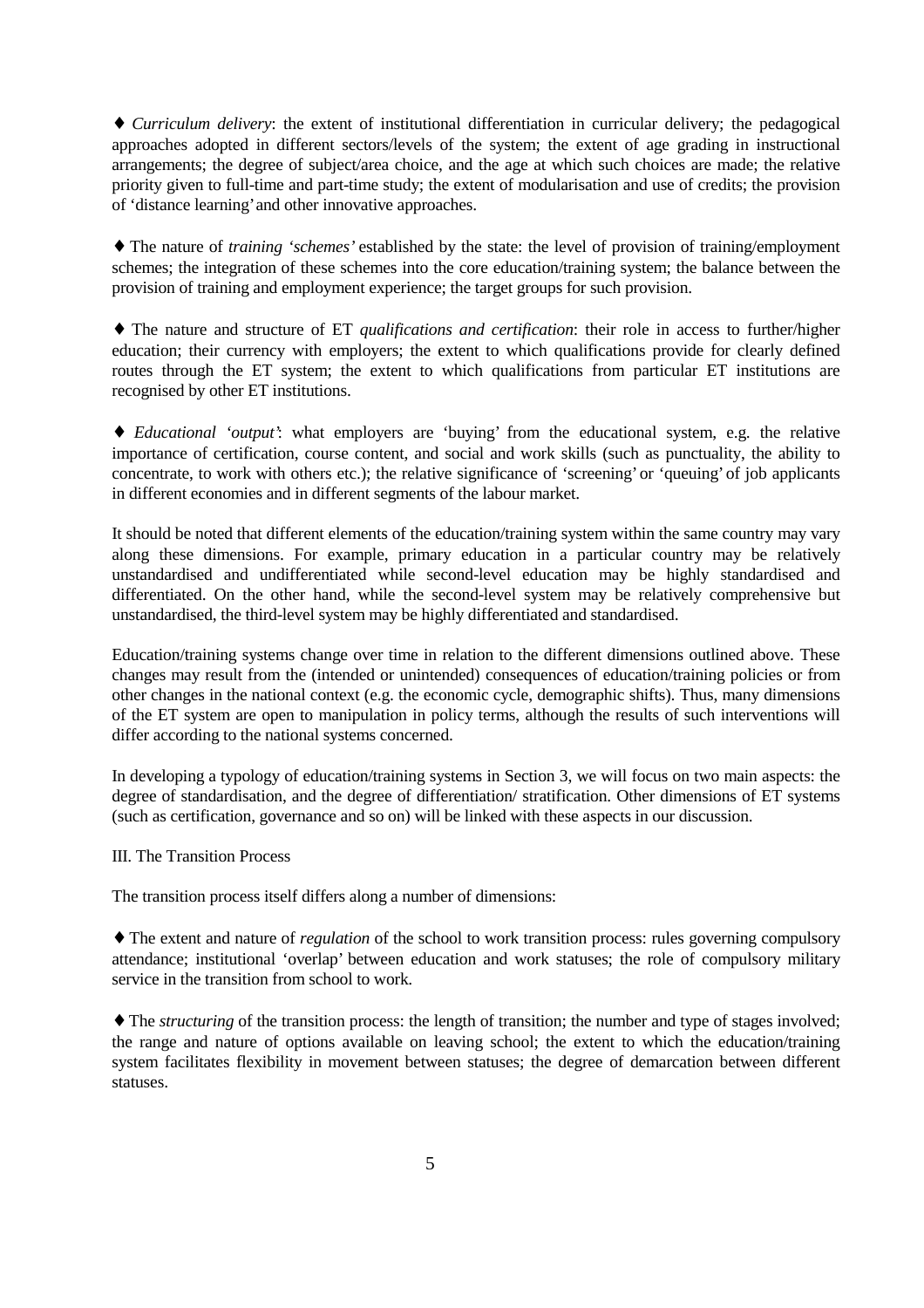♦ The extent to which pathways are *individualised or highly structured*; the role of institutional arrangements in facilitating individualisation.

♦ The relationship of school to work transitions to *other transitions*, such as leaving the parental home, new household formation, marriage, parenthood, and migration; the relationship to social-psychological changes, such as the development of identity and independence.

IV. 'Outcomes' of the Transition Process

The outcomes of school to work transitions can be examined in both macro and micro terms. At the macro level, the concern has been with the relationship between educational 'outputs' and aggregate economic performance, in particular with the role of education/training systems in promoting economic growth, improving income levels, and meeting skill needs.

At the micro level, outcomes of the transition process have been viewed mainly in economic terms, including:

- ♦ labour force participation;
- ♦ employment versus unemployment;
- ♦ occupational status;
- ♦ matching between ET characteristics and occupational status;
- ♦ wages and wage growth;
- ♦ security of employment;
- ♦ access to on-the-job or employer-sponsored training;
- ♦ job and career mobility;
- ♦ job satisfaction.

Other transition outcomes include : establishing an independent household; family formation; and migration.

The achievement of these outcomes, and the way in which different outcomes relate to each other, varies across countries. In addition, there is variation within countries, for example, by gender, social class background, ethnicity and region. These inequalities can vary significantly in their extent and nature across countries, partly as a consequence of the structuring of education/training and labour market systems, but also as a result of state policies which may be specifically designed to reduce such inequalities.

Conceptualising the 'outcomes' of the transition process is not unproblematic, however. Countries vary in the structure and pace of the transition process. Consequently, transition outcomes may appear quite different when young people from different countries are compared one year after leaving school, but may become quite similar five years after leaving school. This highlights the necessity of adopting a more dynamic view of transition trajectories over time.

## **3. Cross-National Studies on School to Work Transitions**

## I. Context

The review of studies in this paper focuses on papers prepared for the ESF-funded Network on Transitions in Youth workshops over the period 1993 to 1995. These papers provide a useful starting-point for the discussion of issues in transitions research for a number of reasons. In particular, the Network aims to 'advance the theoretical understanding of transitions in youth ... through the comparative analysis of regular and longitudinal surveys of transitions'. The emphasis is on the promotion of comparative rather than collaborative studies and, to this end, the Network has drawn together researchers from a range of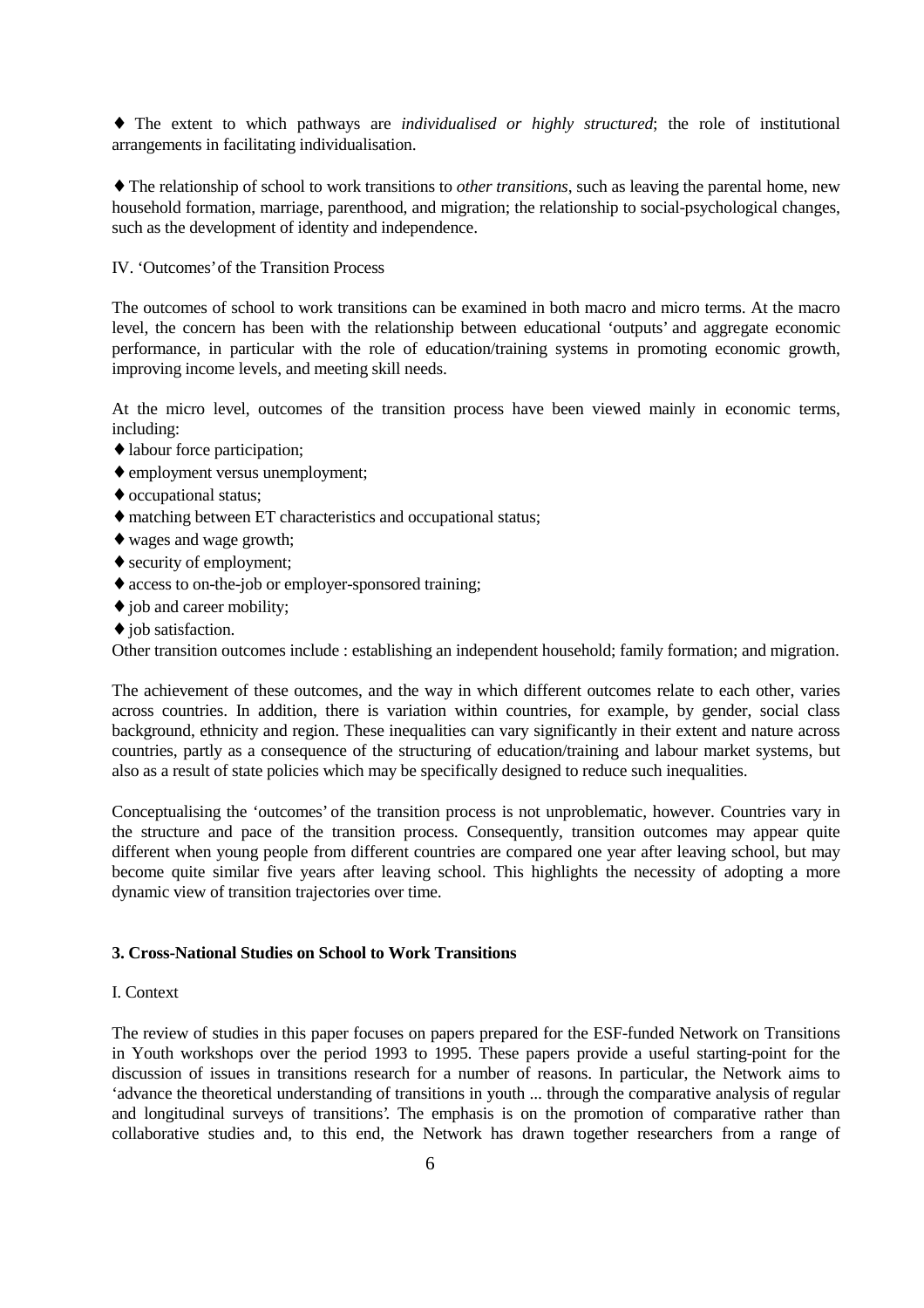disciplines and countries with varying ET and labour market systems. The explicit concern of these papers with the conceptual and methodological issues involved in cross-national research provides a basis for examining the direction of comparative studies. The Network is primarily composed of researchers working on regular and longitudinal transition surveys so our review is biased towards quantitative and survey-based research. However, apart from descriptive accounts of systems, we are aware of little rigorous comparative research that is based on primary qualitative data (an important but rare exception is Evans and Heinz, 1994). Discussion of the Network papers is supplemented by a selective consideration of significant comparative studies from other sources. The main features of the various studies are summarised in the Appendix to this paper. This overview is not all inclusive but is intended to highlight commonalities in approaches to cross-national research on youth transitions. For the purposes of this paper, it is not intended to draw substantially on the more extensive array of studies of education/training and labour market systems within individual countries.

#### II. Choice of comparisons

In general, there has been a tendency for cross-national studies to focus on a small number of 'core' European countries, that is, countries which are large, located near to the economic 'heart-land' of Europe and at a similar advanced stage of economic development and integration into the world economy. Thus, researchers have compared France and Germany (Maurice, Sellier and Silvestre, 1986; Brauns, Steinmann et al., 1995), Germany and Britain (Marsden and Ryan, 1995; Evans and Heinz, 1994), and Britain and France (Marsden and Germe, 1991). Other studies have considered the non-European industrial powers, making comparisons between the United States and Japan (Rosenbaum and Kariya, 1991), for instance, or comparing them to the European 'core' countries (see Schupp et al., 1995, on the US and Germany; Nakijima, 1990 on Japan, the US and Britain). While such studies yield very important insights into the nature of school to work transitions, focusing on a relatively narrow range of countries runs the risk of generalising to other, very different, national contexts, including countries who have experienced dependent industrialisation, geographically 'peripheral' nations, and those with (formerly) different political economic systems (such as in Eastern Europe). To date, there has been no attempt at systematic comparisons between 'core' and 'peripheral' countries in their education/training systems and linkages with the labour market. Perhaps more remarkable, in view of the enormous interest in the German dual system, is the almost total neglect of the dual systems of Austria, Switzerland and Denmark. Despite the willingness of many researchers to advocate the introduction of the dual system to other countries, this opportunity to study its operation in different national contexts has been missed.

Furthermore, few comparative studies address the issues of internal heterogeneity within States. In many cases, States do not have uniform education and training systems and labour market conditions may be strongly differentiated by region. For example, many studies have compared school to work transitions in 'the United Kingdom' (or 'Britain') to those in other European countries, despite the fact that Scotland and Northern Ireland have very different ET systems to that in England. A greater awareness of the diversity of national contexts, and their potential implications for youth transitions, would help to provide a more adequate framework for analysis.

Most cross-national studies compare two, or at most three, countries. A smaller number of studies use official statistics to examine EU-wide differences (e.g. Bouder, Mansuy and Werquin, 1995). The rationale for comparing particular countries is not always explicit in reported research, but can be loosely grouped into the following categories:

1. Countries are selected on the basis of marked contrasts in their education/training systems. Most of the studies which compare the 'dual system' in Germany with other systems fall into this category (e.g. Schupp, Buchtemann, Soloff, 1994).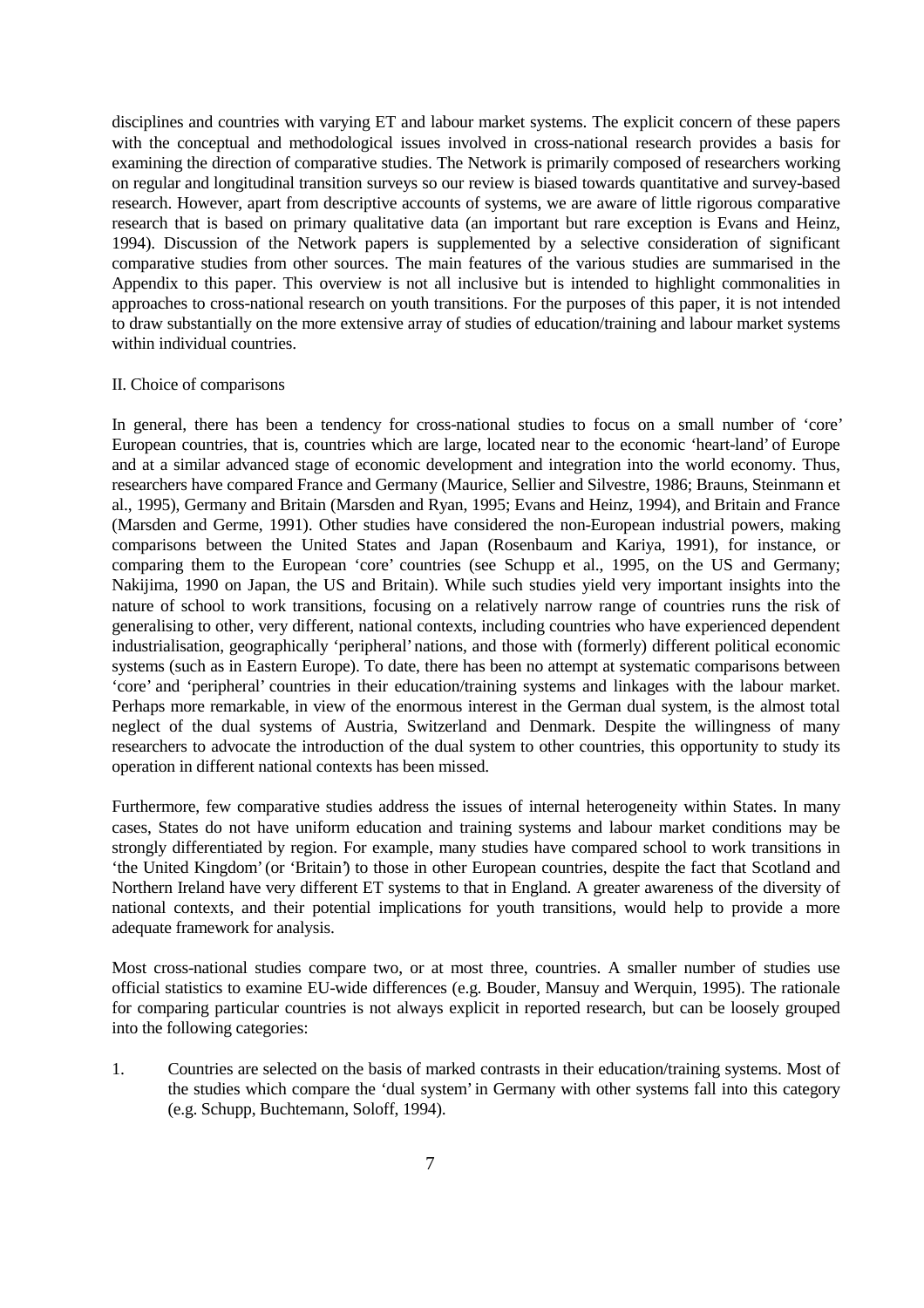- 2. Countries are selected on the basis of marked contrasts in some aspect(s) of their contexts; for example, Eastern and Western European comparisons emphasise differences in state regulation of the economy (e.g. Koklyagina, 1995).
- 3. Countries are selected on the basis of some similarities in their education/training systems in order to investigate whether institutional differences have an impact on transition outcomes. For example, Rosenbaum and Kariya (1991) select the United States and Japan as examples of comprehensive educational systems and then investigate whether differences in linkages between the ET system and the labour market are apparent. The Smyth, Surridge (1995) paper stresses similarities in the Irish and Scottish education systems (an emphasis on general education with differentiation by exam performance) and examines differences in post-school destination; this paper also discusses similarities in the national context (peripherality and the decline of youth employment) between the two countries.
- 4. Countries are selected on the basis of some similarities in their context; for example, Konietzka and Solga (1995) discuss the similarities between East and West Germany in socio-cultural and institutional terms, and then analyse the impact of differing forms of labour market regulation on employment outcomes.

However, in practice, data availability and comparability are major factors in the choice of comparison. For instance, the relative dearth of studies on Northern/Southern European comparisons, or on South East Asian countries, may reflect the lack of comparable school leavers' surveys. In general, data availability (and the availability of researchers knowledgeable about the systems) has often been more influential than theoretical or policy considerations in selecting countries for comparison.

III. Conceptualisation and measurement of 'success' in transitions

The concept of 'success' or 'failure' in transitions is rarely explicitly elaborated in cross-national studies. There is a general tendency to focus on employment-related outcomes:

♦ In particular, studies contrast *access to employment* and *chances of unemployment* (e.g. Beduwe et al., 1994; Hannan et al., 1994; Schober-Brinkmann and Wadensjö, 1991; Smyth and Surridge, 1995). In some instances, all of the non-employed are grouped together which may obscure gender-specific differences in labour force participation (for an exception to this, see Brauns, Steinmann, Kieffer and Marry, 1995).

♦ Many studies consider *occupational attainment*; in general, there is a tendency to focus on the social class of the job rather than the type of job per se (e.g.Brauns et al., 1995; Konietzka and Solga, 1995; Shavit et al., 1994).

Other aspects of employment are sometimes considered, including:

♦ *Skills matching*, i.e., whether the content of education/training matches the skills required on the job (e.g. Konietzska and Solga, 1995; Schupp et al., 1994).

♦ *Wages/ wage growth* (e.g. Marsden and Ryan, 1991; Schober-Brinkmann and Wadensjö, 1991; Schupp et al., 1994).

However, the more subjective aspects of employment experience, such as job satisfaction, are rarely considered (for an exception, see Nakajima, 1990). Consequently, `success' tends to be seen in terms of getting a job, getting a `good' job (though what this amounts to is rarely specified) or getting a job appropriate to one's education/skills.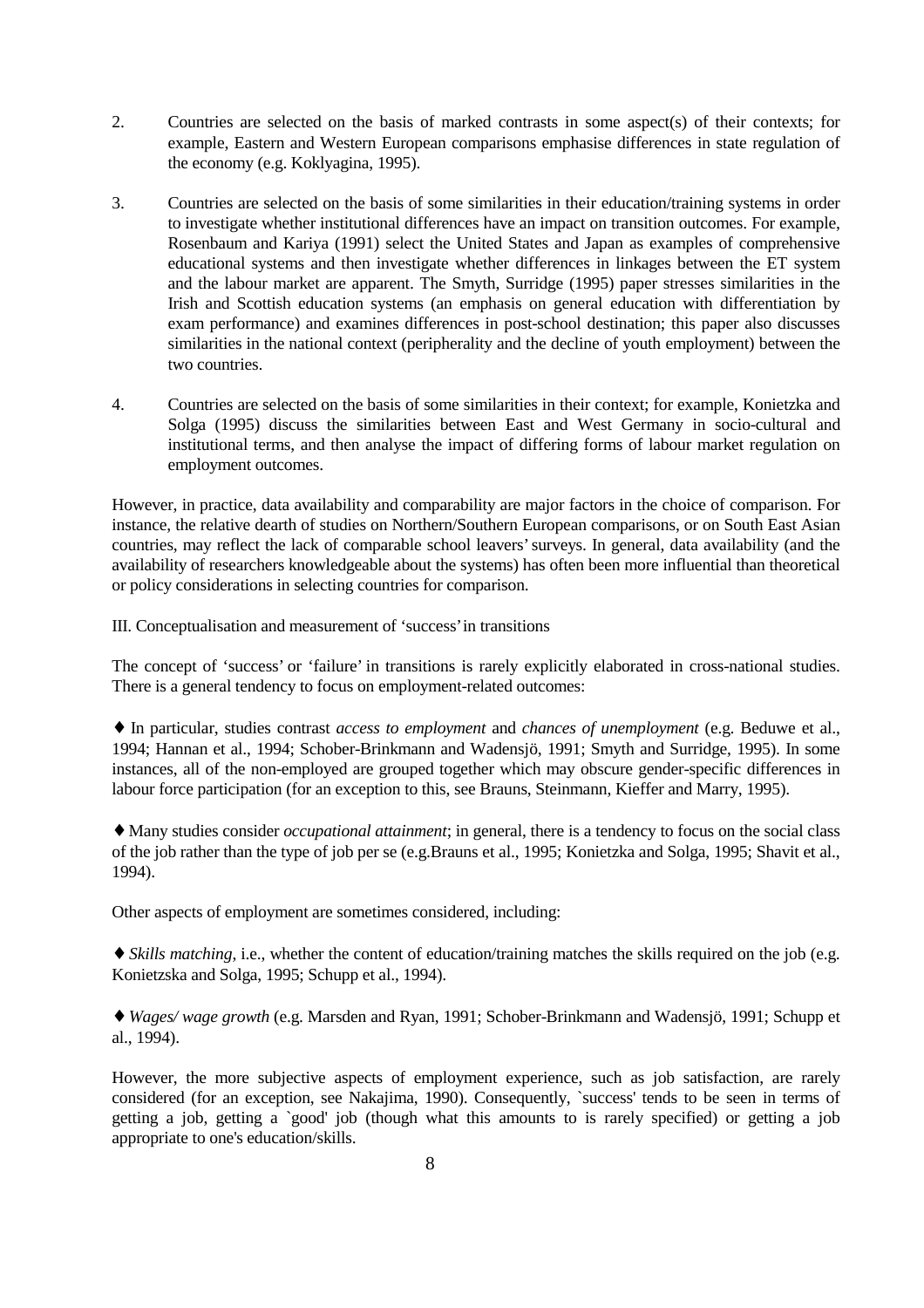In contrast to the emphasis on employment-related outcomes in transitions, there has been a relative neglect of other outcomes of the transition process, such as *leaving the parental home, parenthood* (for an exception, see Evans and Heinz, 1994) and *migration*. This neglect partly reflects the lack of available data. The neglect of migration trends in youth transitions may also reflect the tendency to study 'core' countries, where out-migration levels are lower. The extent to which young people enter local, national or international labour markets will vary across countries with a consequent impact on the currency of educational/training qualifications. One study of Irish emigrants, for example, indicated the significance of portable educational qualifications for successful integration into the British labour market (Sexton et al., 1991).

Attention to variation in 'success' of outcomes has tended to focus on the relationship between educational failure (however conceptualised) and subsequent unemployment or exclusion from the labour market. Many studies examine differences in outcomes by gender, although social class background receives less attention in general (for an exception, see Furlong and Hammer, 1995). However, there has been little discussion of what would constitute 'optimal' outcomes across sub-groups of young people; presumably, there will necessarily be jobs in the labour market which are not as 'good' as others.

## IV. Factors influencing 'success' in transitions

#### *(i) National Contexts*

Studies have varied in the degree to which they take account of the impact of national contexts (the production system, labour market structures, economic cycle, and socio-demographic characteristics) on transition outcomes, and 'success' in such transitions. In some studies, differences in the national context are effectively 'bracketed off' in assessing youth transition outcomes. Schupp et al. (1994), for instance, attribute differences in employment rates and third-level participation between Germany and the United States to differences in the education/training system. However, these differences are also likely to result from differences in the production systems and labour market structures of the two systems. Other studies have explicitly taken account of such differences, most notably in comparisons of the former 'command economies' of Eastern Europe with western capitalist economies (see, for example, Koklyagina, 1995; Roberts and Tan Ying, 1994). Considering such differences allows researchers to explicitly test the impact of varying contexts on transition outcomes. In the case of East and West Germany, for example, Konietzka and Solga (1995) found very few differences in the relationship between education/training and labour market outcomes, in spite of striking differences in preceding State regulation of the economy.

Researchers have tended to focus on two aspects of contextual variation in their discussions of youth transitions: labour market structures, and the economic cycle. Perhaps due to the pioneering work of Maurice, Sellier and Silvestre (1986) on the links between education and labour market outcomes, labour market structuration (and, to a lesser extent, wage-setting mechanisms) has received considerable attention in studies of school to work transitions (e.g. Ashton et al., 1993; Marsden and Ryan, 1991). Researchers have also focused on cross-national differences in the level of youth unemployment over the economic cycle, as well as on the differences between countries in the timing of economic recession (e.g. Ashton, Maguire and Spilsbury, 1990; Smyth and Surridge, 1995).

In comparison, researchers have paid less attention to cross-national variations in production systems and socio-demographic factors. To date, no systematic research has been carried out on differences between more and less industrialised countries in the 'success' of transition outcomes. However, it appears selfevident that young people are more likely to achieve successful outcomes (such as obtaining employment) in more developed systems with lower overall levels of unemployment, and that national differences in unemployment rates are likely to affect the saliency of ET qualifications for occupational entry. Similarly,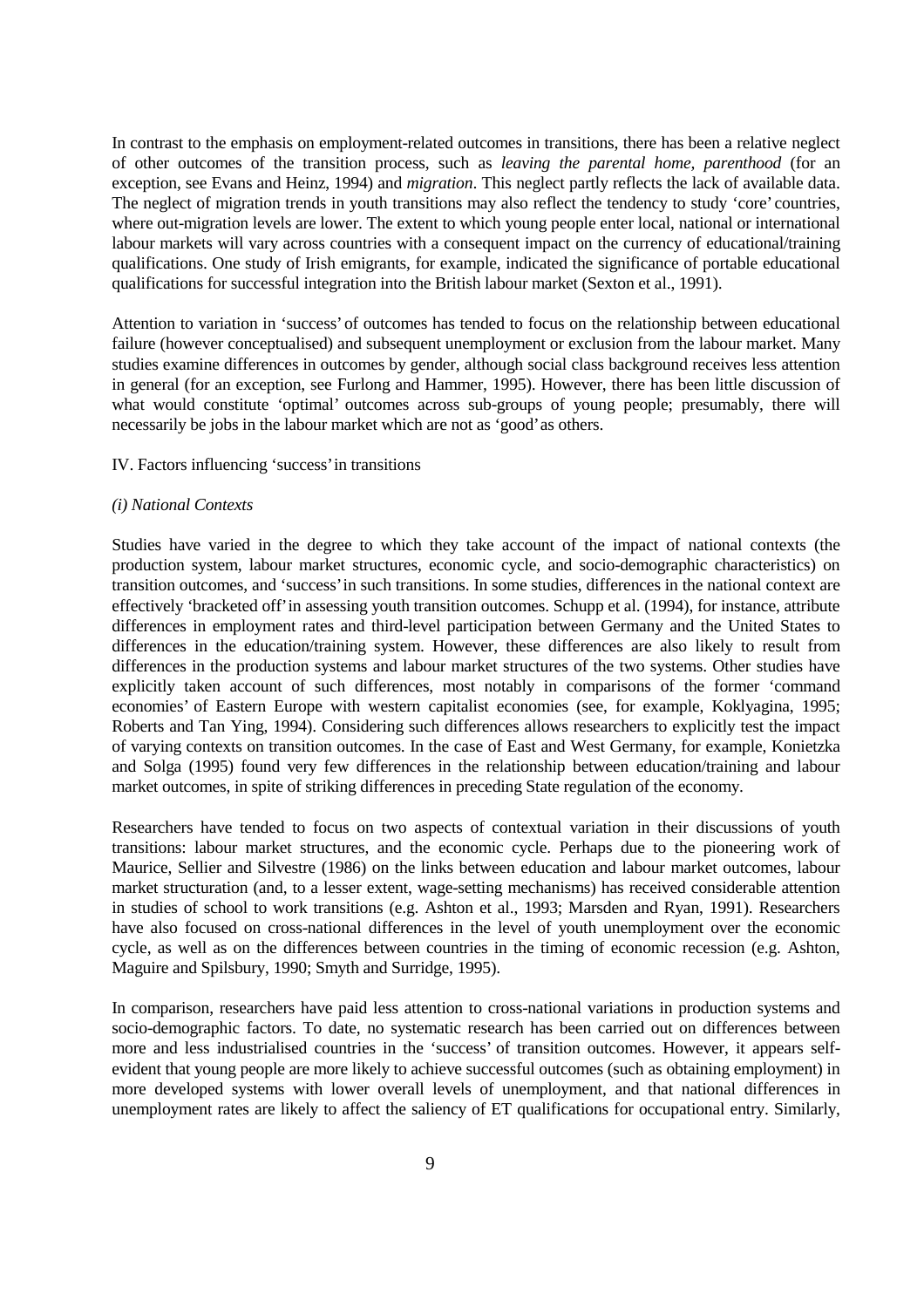socio-demographic factors may facilitate or constrain the successful transition between school and employment.

## *(ii) Education/training systems and policies*

The main focus of transitions research has been on institutional differences in education/training systems between countries. In this respect, studies have tended to focus on the dimensions of differentiation and, to a lesser extent, standardisation (see Allmendinger, 1989). These studies have generally posited Germany as an example of a highly differentiated system against less differentiated systems such as France and the United States (e.g. Schupp et al., 1994). Discussions have often veered close to a 'one best way' approach (Smith and Meiksins, 1995) in stressing the positive impact of the dual system on 'success' in transitions:

• a much higher level of `intermediate skill level' provision in the dual system - though presumably this is also the case in other countries with highly developed OLMs, such as the Netherlands (see Schupp et al., 1994);

• a slower `pacing' and longer period of transition from school to work in the dual system (Roberts, Clark and Wallace, 1994);

• a clearer `bottom floor' qualification to occupational entry, and less competition from the more highly qualified for semi-skilled and unskilled manual and service jobs in the `dual system' - with a higher degree of `reservation' of such jobs for the most poorly qualified; and, as a consequence, a lesser degree of exclusion of the latter in the dual system (Roberts et al., 1994; Heinz, 1993).

We have commented on the neglect of non-German dual systems such as those of Austria, Switzerland and Denmark. The Netherlands provides a fascinating opportunity to contrast `dual' and `school-based' systems within a country (Van der Velden and Lodder, 1994). Such comparisons suggest that, while the dual system leads to easier transitions in the short-term, school-based training may prepare people better for occupational or career change. Some of the research on Germany tends to focus on `positive' outcomes and to attribute these to the dual system rather than features of its context. However, some studies have also drawn attention to more negative outcomes:

• the higher level of occupational and career rigidity in the dual system (Schupp et al, 1994; Heinz, 1993; Roberts et al., 1994);

• an apparent lower level of job satisfaction, and more rigid individual matching of aspirations to opportunities - or restriction of choice - in the dual system (Heinz, 1994; Roberts et al.,1994);

• and finally the growing preference of many parents and pupils for study leading to the Abitur, instead of, or in addition to, the dual system.

Thus, it is necessary to consider the balance between different outcomes of the transition process. For example, some education/training systems, such as the dual system, may promote successful transitions to employment but may have associated implications for subsequent career mobility and household/family formation transitions.

In contrast, there has been much less focus on the dynamics of policy development in relation to education/training. An analysis of the changing structure of pathways remains at the level of hypothesis (Raffe, 1994) but an empirical ten-country study based on the same conceptual framework is shortly to be published by the OECD (Pair, forthcoming). There has been a relative absence of comparative analyses of government interventions in relation to educational failure, with the exception of Lange (1995) and some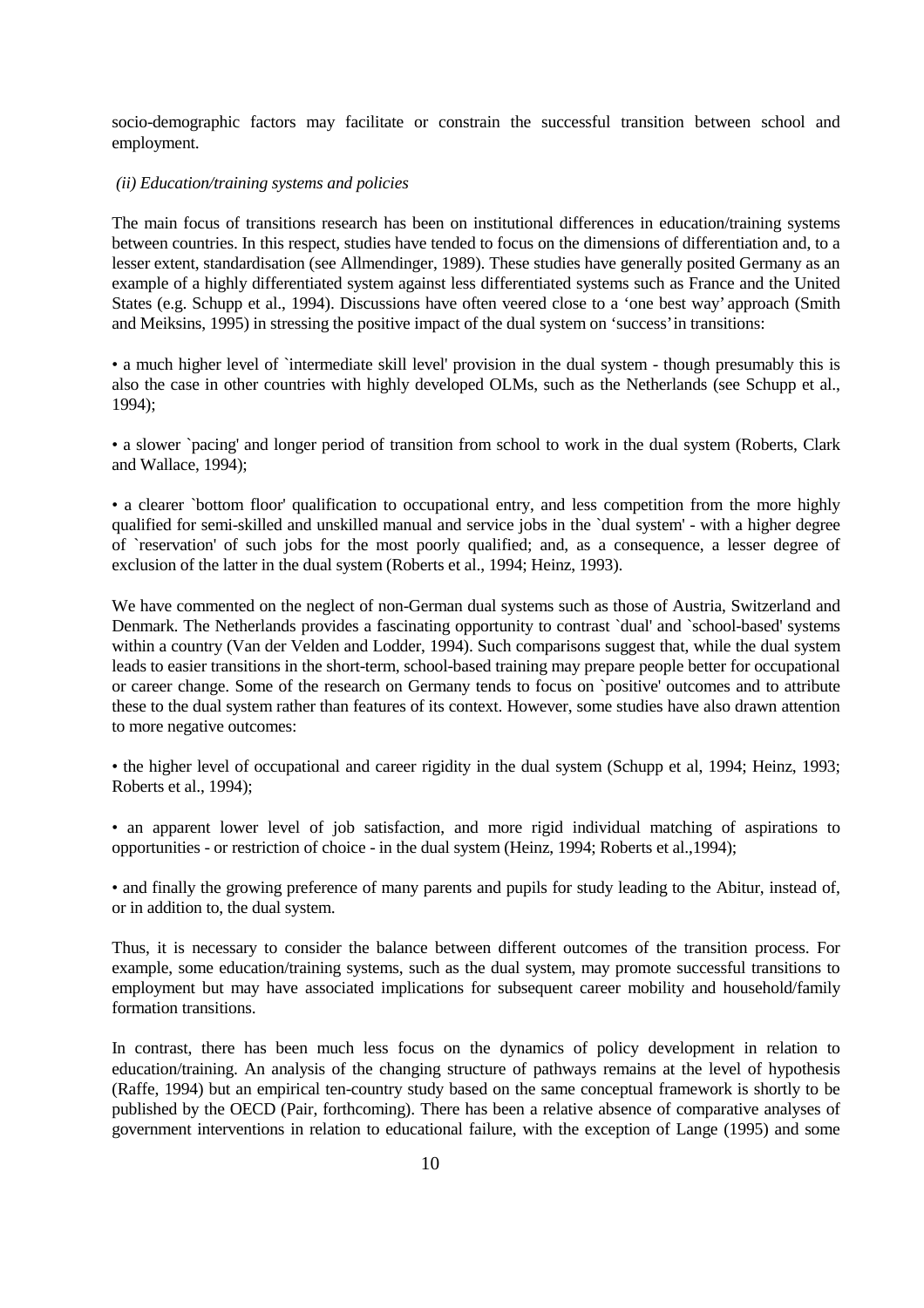descriptive studies of measures for early leavers. Research on Britain, Ireland and the Netherlands indicates that, while the rate of school drop-out/failure is quite similar in the three countries, the most effective interventions are likely to differ significantly. In the Dutch case, the nature of the ET and employment systems along with lower unemployment rates allow for effective labour market integration through access to vocational training, options which would not be appropriate in the Irish context (see Hannan et al., 1994).

Comparisons of education/training systems often appear quite static, positing the 'German system' against the 'British system' without taking account of policy changes within both systems. There have been substantial differences between countries in the strategic approach to policy development, even among those with relatively similar education/training systems. For example in the early 1980s, the UK pursued postschool vocational training as its main strategy for dealing with youth unemployment while Ireland and France emphasised the expansion of both upper second-level education and 'within school' vocational courses (see Smyth and Surridge, 1995) and Canada prioritised participation in general education (Ashton et al., 1993). But British policy has changed several times since 1981, and now gives higher priority to fulltime education, but with significant divergence between a multi-track approach in England and a unified system in Scotland (Raffe et al., 1996). The likely effectiveness of these differences in national policy can only be evaluated over a longer time frame, and need to be analysed at both a micro and macro level: in terms of the delivery of 'middle level' skills, access to life-long retraining, labour productivity growth etc. Policy interventions can occur within the existing education/training system or, in the longer term, can change the nature of the system itself. The dynamics of policy development should be given much more attention in studies of youth transitions.

## *(iii) Variation in outcomes*

The relationship between aspects of the education/training system and 'successful' transitions may vary across different groups of the youth population. Among recent cohorts, gender differences in postcompulsory educational participation have almost disappeared in many European countries and, in some instances, participation levels are higher among young women than among young men (Shavit and Blossfeld, 1996; OECD, 1995). However, gender differences persist when type of education/training is considered, with females more likely to enter 'general' rather than 'vocational' tracks and to take gendertyped vocational courses. Gender differences in patterns of educational participation are associated with differences in transition outcomes. Many studies report lower unemployment rates among females than males, a pattern which is partly attributable to educational differences (see Smyth and Surridge, 1995). However, the minority of young women who do not succeed in mainstream education may lose out disproportionately because they lack the qualifications for employment access and vocational training provision tends to be disproportionately targeted on traditionally male areas of work (see Hannan, Ó Riain, 1993).

Research has indicated remarkable commonalities across countries in the relationship between social class background and educational attainment (see, for example, Müller, 1996), and in the way in which education mediates the association between class origin and destination (Ishida, Müller and Ridge, 1995). Studies have also indicated that social class has a direct impact on chances of (un)employment on leaving school (Breen, 1995; Smyth and Surridge, forthcoming). `Success' in transitions - in terms of employment and occupational status - therefore varies significantly by social class background, over and above the effect of educational level.

In contrast, there has been little concern with differentiation by ethnicity or nationality in transition outcomes across countries in recent research, although within-country studies highlight the significance of ethnicity for such outcomes (e.g. Shavit, 1990). This partly reflects data limitations, particularly in countries where there is a reluctance to collect data on ethnicity (e.g. France) or where surveys typically only cover nationals of the country concerned (e.g. Germany). Further research is needed on the way in which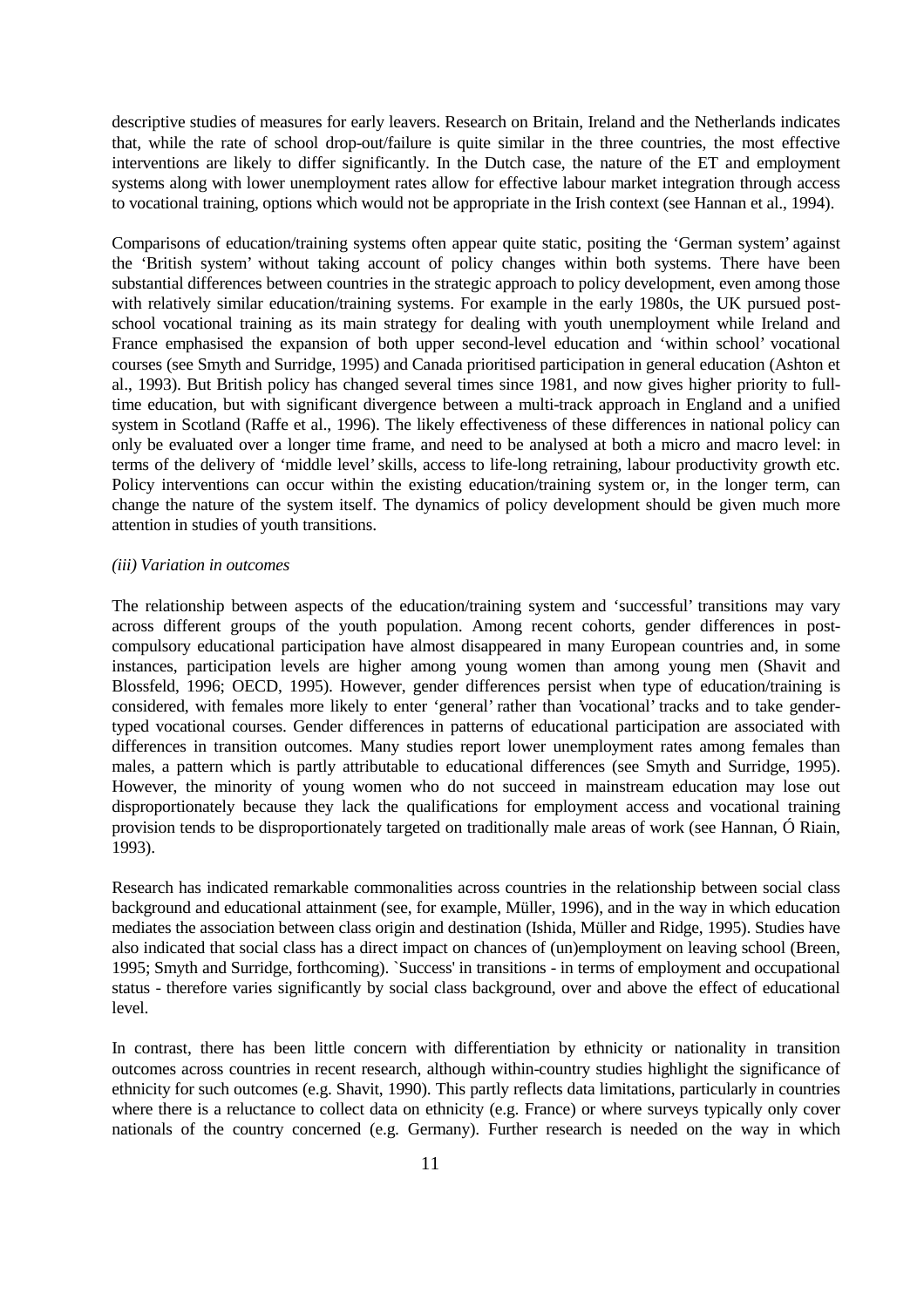characteristics, such as gender, class and ethnicity, interact with educational attainment to shape the nature of the transition process.

V. Methodological issues in cross-national research on youth transitions

The analysis of cross-national differences in youth transitions raises a number of methodological issues. This section is designed to provide a brief overview of the most salient issues to emerge from our review of the research.

♦ *Data availability*: Studies of school to work transitions tend to rely disproportionately on secondary data sources (for exceptions, see the Anglo-German study reported in Evans and Heinz, 1994; and also Nakijima, 1990). Existing national data sources fall into two categories: (i) general household surveys, including labour force surveys; and (2) surveys of school leavers. Most of the conventional labour force (or other household) surveys have only limited information on education and training characteristics as well as on family background. This limits their usefulness as a data source for analysing transition behaviour. In addition, many such surveys have little or no information on first job or detailed work history. Surveys of school (or third-level) leavers and youth cohort surveys have much more potential for such analysis. However, there are some limitations: such surveys are only carried out in a limited number of countries; the coverage of different education/training leavers varies across countries; and there are significant differences in the type of information collected. Variables representing 'policy' interventions are particularly likely to be absent from, or poorly measured in, the available data sets. For example, few data sets provide even basic curriculum information, let alone record curricula which have been enhanced by transition policies. Participation on youth training schemes is often hard to measure when these are integrated with 'ordinary' jobs. In addition, employment and training subsidies are rarely recorded; and the provision and effectiveness of guidance is notoriously difficult to measure.

♦ *Cross-sectional v. longitudinal*: Existing data sources tend to be cross-sectional, in many cases covering only very recent labour market entrants. For example, the regular school leavers' surveys tend to focus on those who have left full-time education within the previous year. Estimates of 'over-qualification', level and 'content congruence' may be biased by focusing on such a short time period in the labour market. In contrast, longitudinal information is available from a number of youth cohort or follow-up surveys (e.g. in Scotland, England & Wales, Norway and Ireland). Household panel surveys may also provide data on educational achievement and employment history. Since countries vary significantly in the pace, timing and pattern of the transition process, it is important to use longitudinal data to analyse the complexity of life histories among young people.

♦ *Cross-sectional v. time-series*: the nature of employment and other outcomes will vary across the life course of young people. In addition, changes in education/training policy and secular shifts in the economy will result in differences between cohorts of young people in their employment chances, access to further education and so on. For this reason, it is necessary to incorporate a time dimension into the analysis of transition outcomes.

♦ *Micro and macro levels*: Much of the information on youth transitions has been collected at the individual or household level. However, it is often difficult to link information on personal experiences to institutional factors and differences in institutional arrangements. This problem could be counteracted by triangulating information from a number of different sources, including surveys on employers' recruitment practices, casestudies of firms, case-studies of policy development on education/training and so on. In addition, some important institutional variables can only be measured at the societal level, thus causing a serious 'degrees of freedom' problem in cross-national research.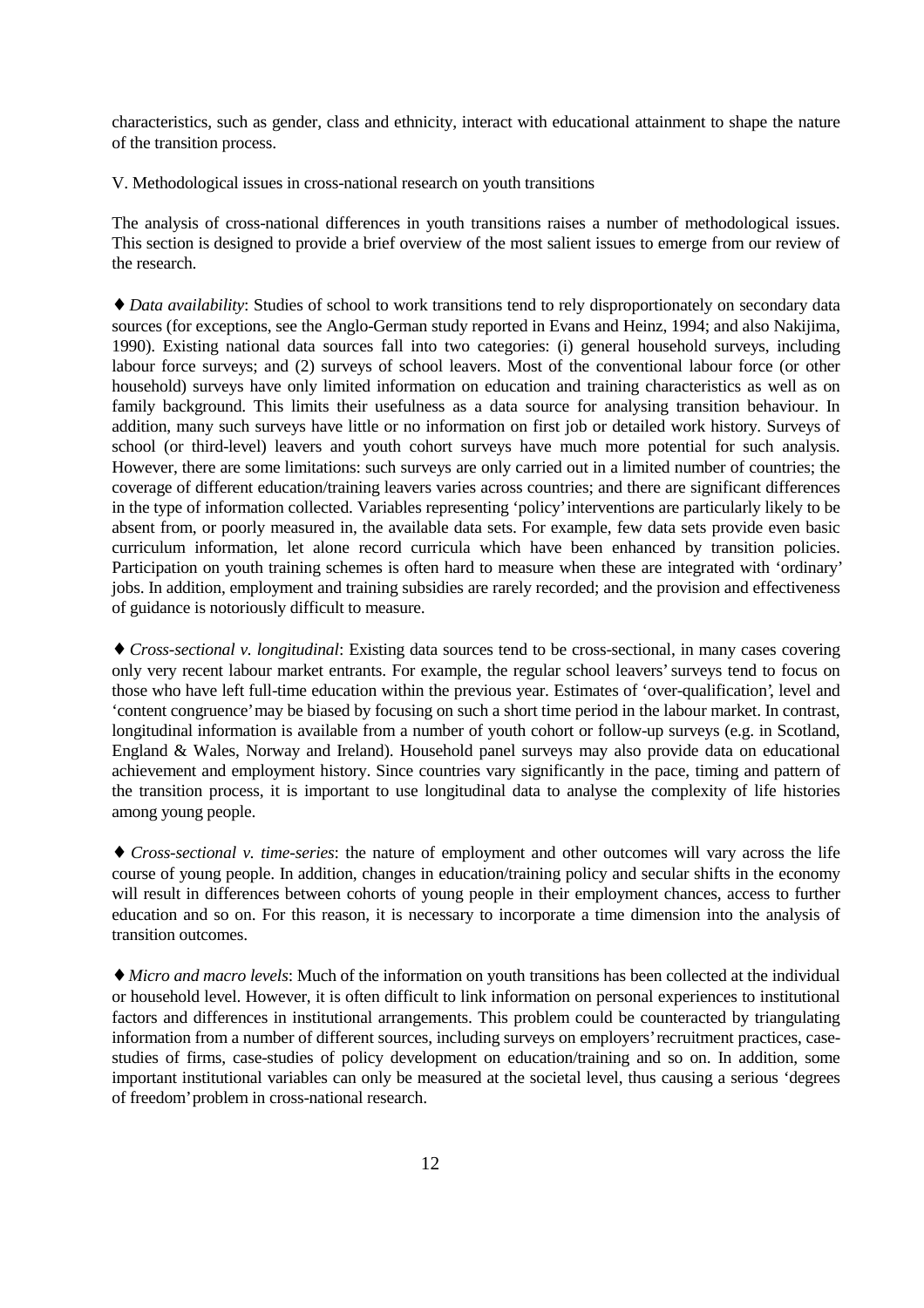♦ *Equivalence*: Perhaps the most difficult task in conducting comparative research is establishing 'equivalence' between variables across different countries (see Bynner and Chisholm, 1995; Hannan et al., 1994). This task is particularly problematic when comparing level and type of education/training. The current official (Eurostat and OECD) concepts and measures of educational and training qualifications of labour market entrants are, to a large extent, based on pre-existing statistical measures and on what appear to be common-sense judgements about the comparability of national qualifications. Consequently, they tend to ignore significant inter-country differences in relation to the kind of education/training provided by ET institutions and its linkage to labour market outcomes. In contrast, studies such as the CASMIN project (see Müller et al., 1990; Müller and Karle, 1993; Ishida, Müller and Ridge, 1995) have developed a unified classification schema for education/training in nine countries by first carefully delineating the nature of ET provision and institutional arrangements within each country. The problem of equivalence aggravates the difficulty of comparing policy interventions in different national contexts. Even `comparable' measures - for example the provision of youth traineeships - may assume a very different character according to the system in which they are introduced. Comparing labour market statuses may also be problematic. The boundaries between labour market statuses (such as `employed', `unemployed' and `scheme trainee') are often far from clear-cut and are highly contingent on the national context (see Smyth and Surridge, 1995). Using `principal economic status' measures may be problematic in countries where `full-time' students are also employed for a relatively high number of hours. In addition, the boundaries between occupations, their status, pay and conditions may differ significantly between systems, rendering comparisons problematic.

In summary, the combination of problems at the level of data availability, research design and equivalence seriously restrict the ability of researchers to conduct rigorous comparative research. These problems are compounded by the lack of resources necessary to enable teams of researchers to carry out systematic research across a number of countries.

## **4. Toward a Typology of Cross-National Differences in School-to-Work Transition Processes**

We can best illustrate the utility of the conceptual framework by systematically combining a number of these dimensions to create a typology of education/training (ET) and labour market (LM) systems. Initially, in Figure 1, we take two main characteristics of ET systems - their degree of differentiation and associated stratification, and their degree of standardisation - and see how they are empirically related to each other and to LM outcomes and levels of `success'. The work by Allmendinger (1989), and earlier work by Maurice et al. (1986), is used as a basis for these classifications: illustrating differences in `national logics'. The categorisation, which applies to second-level systems, is suggested tentatively and hypothetically for illustrative and initial hypothesis generation purposes.

Germany and the Netherlands, for instance, have highly standardised second level systems in terms of their curricula, funding, teacher training/certification, and national certification systems. Both countries have highly differentiated school systems with different curricula/examinations, and selection procedures occurring at relatively young ages; selection into particular school types is subsequently difficult to reverse (see Allmendinger, 1989; Schupp et al., 1994). These types of school system make sense only in the context of labour market systems which are highly `occupationalised' and segmented: with ET designed for specific occupational niches. This `content matching/congruence' of ET and LM may be achieved by direct interlinkage, through joint responsibility for vocational education and training between ET providers and employers, as in the German `dual system', or by setting both `level' and `content/type' education/training pre-requisites for specified occupational entry. The latter approach is used in the Netherlands where there is a very extensive range (c.200) of occupational niches with specific ET requirements; and also applies to the limited range of professional/technical occupations in English-speaking countries.

At the polar extreme to the standardised `dual system' is that of the American high school system: offering a comprehensive, general education up to age 18 for around 90 percent of the age cohort, with wide regional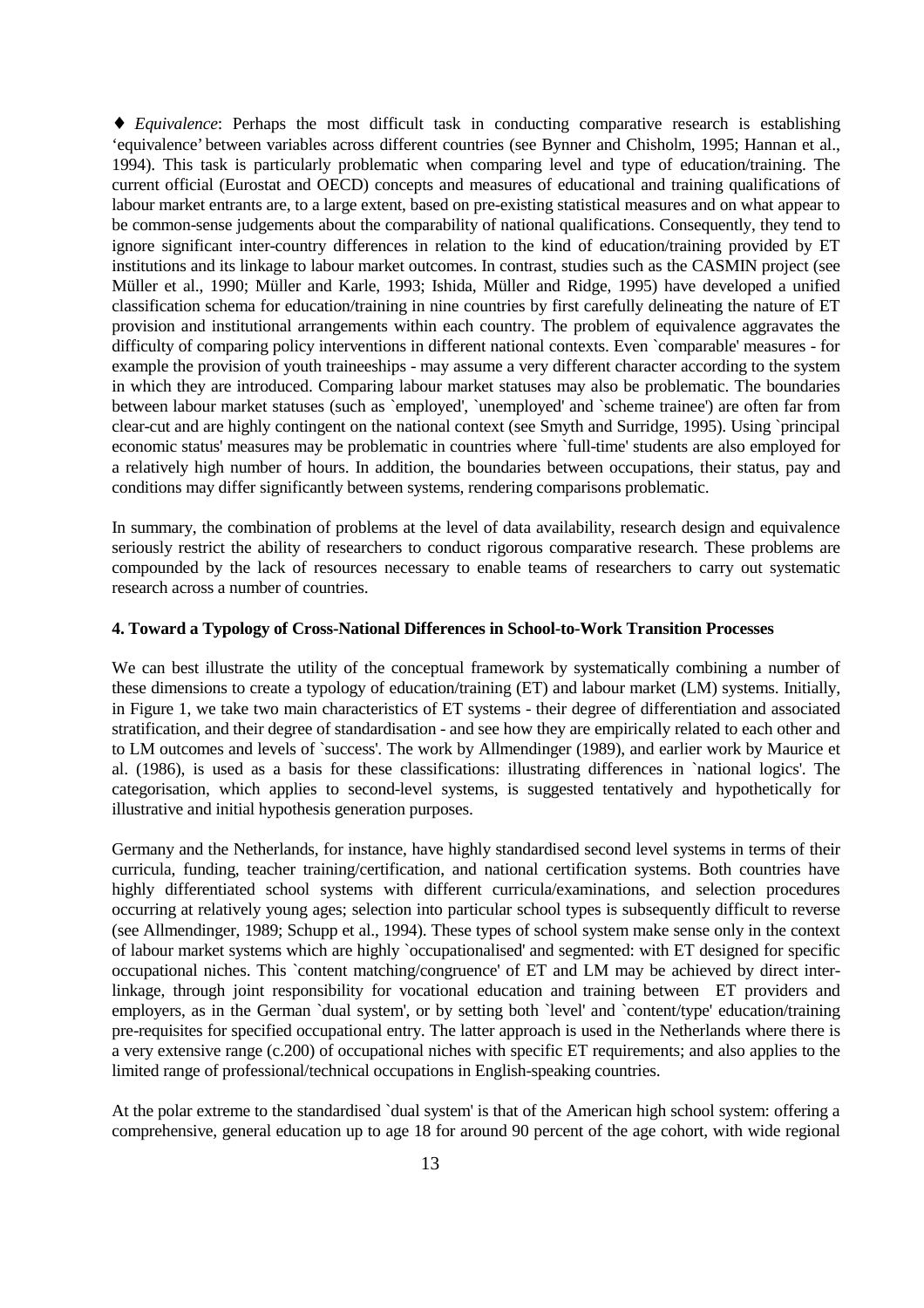and local variation in the curriculum, teacher qualifications and instructional effectiveness, and school resource levels. The system is unstandardised not only in terms of the curriculum and pedagogy adopted, but also in the examination/ certification system used. As a result of this lack of reliability and generalisability of the examination results from high schools, employment decisions are not, indeed cannot be, based on performance/achievement levels in high schools, other than completion/non-completion of the high school diploma (see Rosenbaum and Kariya, 1991). Viewed in either conventional ('content') human capital theory terms, or in terms of merely signalling underlying abilities/aptitudes, the American high school system does not provide employers with reliable information on which to base employment decisions. In either 'content congruence' or 'level congruence' terms, the matching of high school leavers to jobs/occupations is much less prevalent in the United States than in Germany or Japan; or indeed one suspects most other OECD countries with standardised second-level systems (Rosenbaum and Kariya,1991; Schupp et al.,1994).

|                                            |        | Degree of Differentiation of ET System |                            |                              |
|--------------------------------------------|--------|----------------------------------------|----------------------------|------------------------------|
|                                            |        | High                                   | Medium                     | Low                          |
| Degree of national<br>standardisation of E |        |                                        |                            |                              |
|                                            | High   | Germany<br><b>Netherlands</b>          | England<br>France<br>Italy | Japan<br>Ireland<br>Scotland |
|                                            | Medium |                                        | Spain                      |                              |
|                                            | Low    |                                        |                            | <b>USA</b><br>Canada         |

## **Figure 1: A Typology of Education/Training Systems**

In many respects, the Canadian case seems much closer to that of the US than others: with an undifferentiated high school system, though somewhat more standardised, but with no nationally standardised examination system at completion of second level. In both the United States and Canada, however, there is almost universal completion of upper second level education and much higher rates of third level participation; however, the third level system appears to be more differentiated and stratified than in many European countries (Ashton et al., 1993).

In more standardised second level systems - such as the English or Irish systems - 'level congruence' appears to be much more pronounced; with some 'matching' between vocational/technical subjects and access to skilled manual occupations (Hannan et al., 1991 and 1993). In more segmented and stratified cases - such as those of Israel and Italy - the 'match' between taking the vocational/technical tracks at school and entry to skilled manual occupations appears to be even clearer, even in the absence of the 'dual system' (Shavit et al., 1994).

The 'low differentiation' and 'high standardisation' category is an equally interesting variant to that of the American/Canadian system: one with a high degree of comprehensivisation of the second level system, a high degree of national standardisation of the examination system, and an equally high completion rate of upper second level education. Japan is a typical example, though the Scandinavian countries and Ireland would also be examples here. In these countries, there is a high degree of reliable 'signalling' to employers of second-level leavers' educational achievements and characteristics; this results in a much higher degree of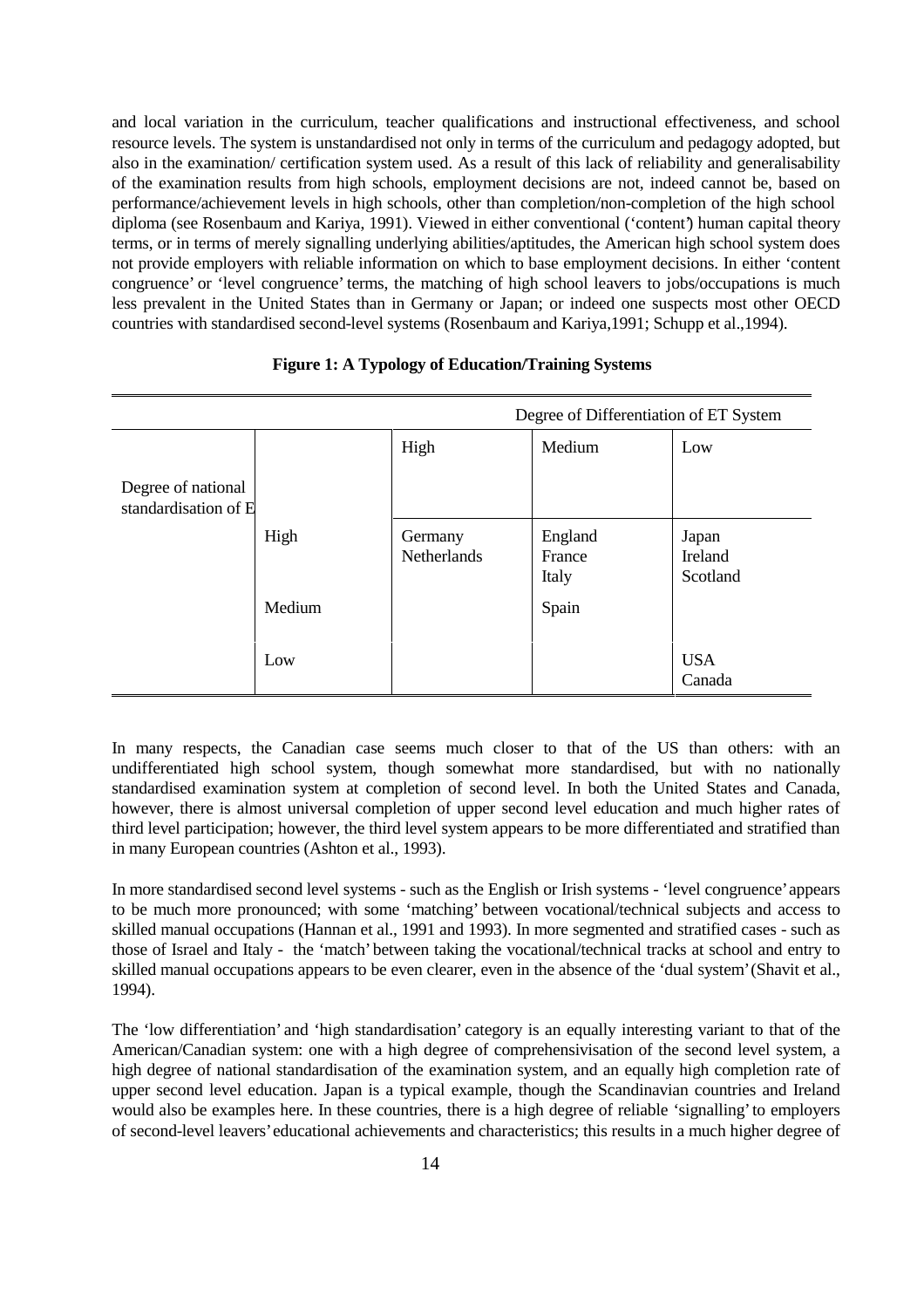congruence between level of education and performance in examinations and decisions relating to employment and occupational allocation (Rosenbaum and Kariya, 1991; Breen, Hannan and O'Leary, 1995). There appears, in other words, to be a higher level of 'level' and 'performance' congruence in such systems than in unstandardised ET systems. Equally third level entry, particularly where there is a 'numerus clausus', is highly determined by performance in the final second level examination.

The relative lack of congruence between educational performance levels at second level and employment decisions in the United States, for those not going on to third level, and the consequent low level of returns for such performances, has been asserted to create a serious 'motivation to learn' problem amongst American high school students: partly accounting for their reported lower performance levels. These likely reciprocal relationships between level of educational performance and its pay-off in the labour market are obviously very important, and have hitherto received relatively little attention in the research literature.

In contrast, our knowledge of Southern European countries, like Italy and Spain, is relatively limited. In these countries, there appears to be a very low correlation between level of education achieved and unemployment rates, particularly among the youngest cohorts (see OECD, Education at a Glance); and there appears to be no 'numerus clausus', with a much higher percentage going on to third level - though the first year failure rate appears to be high. In these countries, the main concern about 'educational failure' and unemployment appears to be about third level rather than early leavers, in contrast to the concerns in Northern Europe. These differences may relate to a number of factors, such as:

• certification and standardisation issues:

• clearer employer `upper qualification boundaries' to occupational recruitment, so that the `overqualified' are not recruited - or at least not to the same extent as in the USA, Britain and Ireland;

- the greater significance of the informal/family economy; and
- the imbalance between occupational demand and education/training supply in these countries.

## *The nature of the ET/LM linkage:*

In the above discussion, we refer only to two basic characteristics of the ET system, and discuss some of their relationships to labour market outcomes. However, the nature of the relationship between ET and LM entry, or initial employment decisions, can vary substantially: from situations of almost complete isolation, or `decoupling', of the ET system from the LM system to one where both systems are highly interconnected/coupled.

We can conceptualise such variable linkages along the following ordered set of dimensions:

(a) *Strong and direct shared interlinkage* - where employers and schools/trainers are directly linked (and sometimes legally governed/supported, with joint financial responsibility) in the provision and delivery of training, including on-the-job training, for young people; and where both employers and ET providers jointly agree on ET requirements for specified `occupations' in national economic contexts in which the youth labour market is highly `occupationalised' (and generally highly segmented). This pattern is particularly evident in the German-speaking countries, and Denmark. In these cases both strong `content congruence' and `level congruence' take place between the output/qualifications from schools and intake to the labour market (Konietzka and Solga, 1995).

Previously, the importance of such apprenticeship arrangements for many skilled manual and service occupations would have been almost equally characteristic of major sectors of British industry - particularly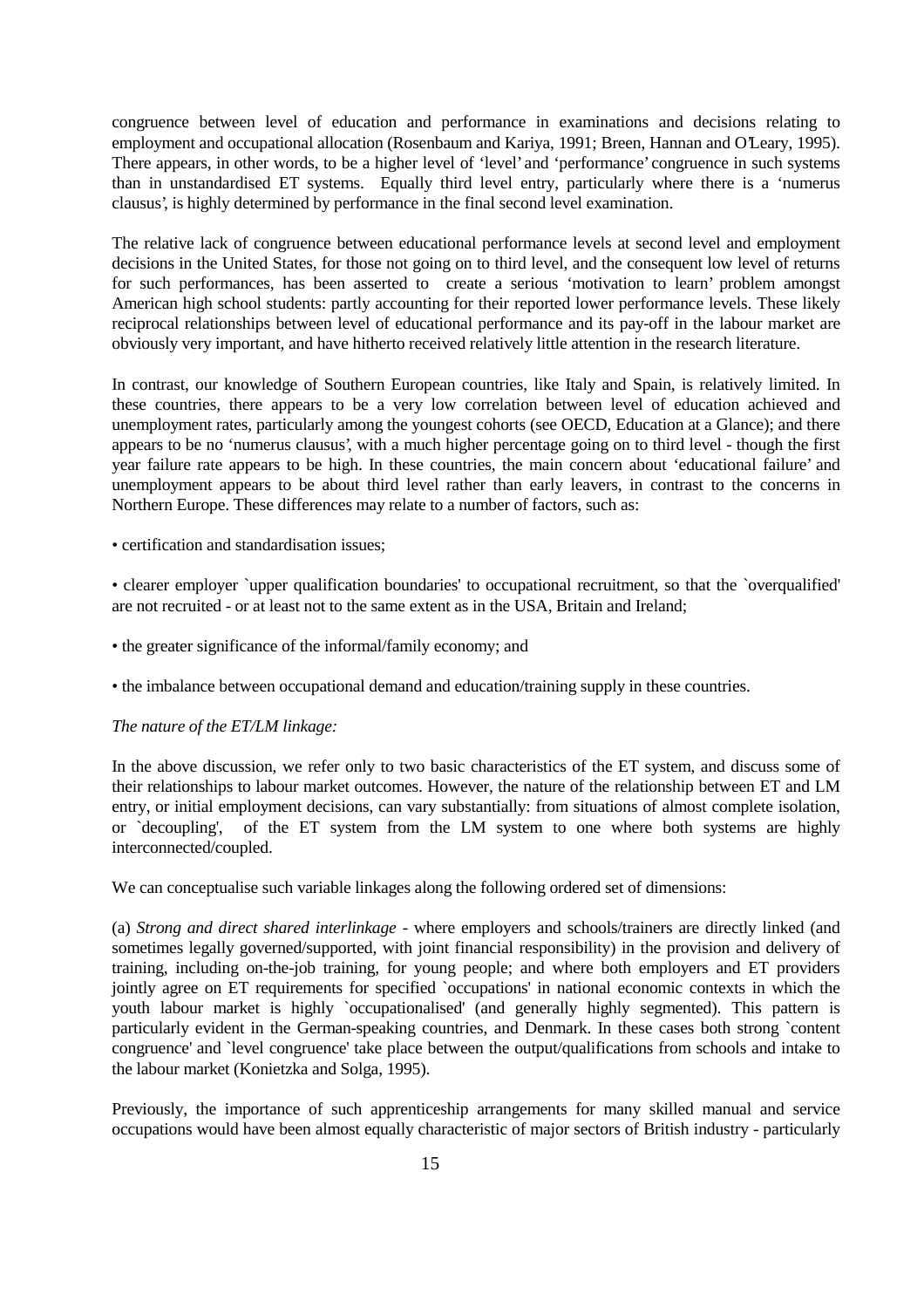in manufacturing and construction; however, since the beginning of the 1980s such apprenticeships have declined substantially in importance (see Ashton et al.,1993). In these cases, the traditional apprenticeship system was not as strongly linked to the ordinary school system as in the German system, and the proportion of young people on apprenticeships was considerably lower. In the British case, as in Australia and New Zealand, there is widespread shared delivery of work-based training which results in strong interlinkage for some sectors of the economy. However, for the purposes of this paper we view this work-based training as normally following the transition point from school to work rather than comprising part of the transition process.

(b) *Collinear Linkage*: where a substantial occupational labour market exists, training for specific 'occupational positions' takes place in second level schools and colleges, but where there is little or no joint delivery of training for young people moving from school in the labour force. In these cases, education and training requirements are specified and clearly known to the schools.

The Netherlands, for example, has over 200 occupations which require that specified second and third level courses/qualifications be taken before entry. So there is a substantial occupational labour market served by a substantial and (early) age-defined occupational ET programme provided on a full-time basis. Of course, in most countries there is a range of professional and higher technical positions (such as medicine, law and engineering; and more recently in computer science), where specified, long cycle, educational/professional training programmes at third level are required (sometimes statutorily, sometimes by professional bodies, and sometimes by employers).

In these systems, there is strong, though less pronounced, content and level congruence between the output/certification of schools/colleges and labour market entry. Such congruences are covered by a combination of state regulations, professional/technical body regulations; and in countries like the Netherlands this is linked to an extensive 'occupationalised' labour market governed by regulations.

(c) *No direct linkage, but market signals from schools are strong, reliable and standardised*: Although employers are not involved in schooling or training, school 'outputs'/certifications, and 'signals' about the learned and innate competencies of graduates, are publicly certified and used actively by employers in making employment decisions. Education systems here are highly standardised but tend to be less differentiated in terms of school type or curricular tracking. There is a high degree of 'level congruence' between educational outputs and labour market outcomes, but little regulated 'content congruence'. In addition to 'levels', examination grades may be widely used in access to employment (see Breen, Hannan and O'Leary, 1995). With the exception of the American and Canadian second level systems, most of the English- speaking countries fall into this category; as does France and most of the Scandinavian countries.

(d) *School placement function*: A somewhat stronger version of (c) exists in countries like Japan, where besides open market 'reading' and matching of educational outputs to job offers, employers may be directly linked to schools by the school guidance service acting as job placement officers in the employment system. This arrangement may be supported by, and officially acting in place of the state employment service, as in Japan (Nakajima,1992; Rosenbaum and Kariya, 1991).

(e) *No direct linkage and weak market signals*: The USA is the exemplar here. There is no standardisation of the educational system at first or second level. It tends to be comprehensive and relatively undifferentiated at second level. There also tends to be limited post-school training of those high school graduates or dropouts who do not go on to third level, compared to Germany (Schupp et al., 1994). On the other hand, a much higher proportion of the cohort both complete upper second level education and go on to third level (or other further) education in the USA and Canada; and the third level systems there appear to be much more open and flexible - both in terms of part-time participation, as well as 'return' to full-time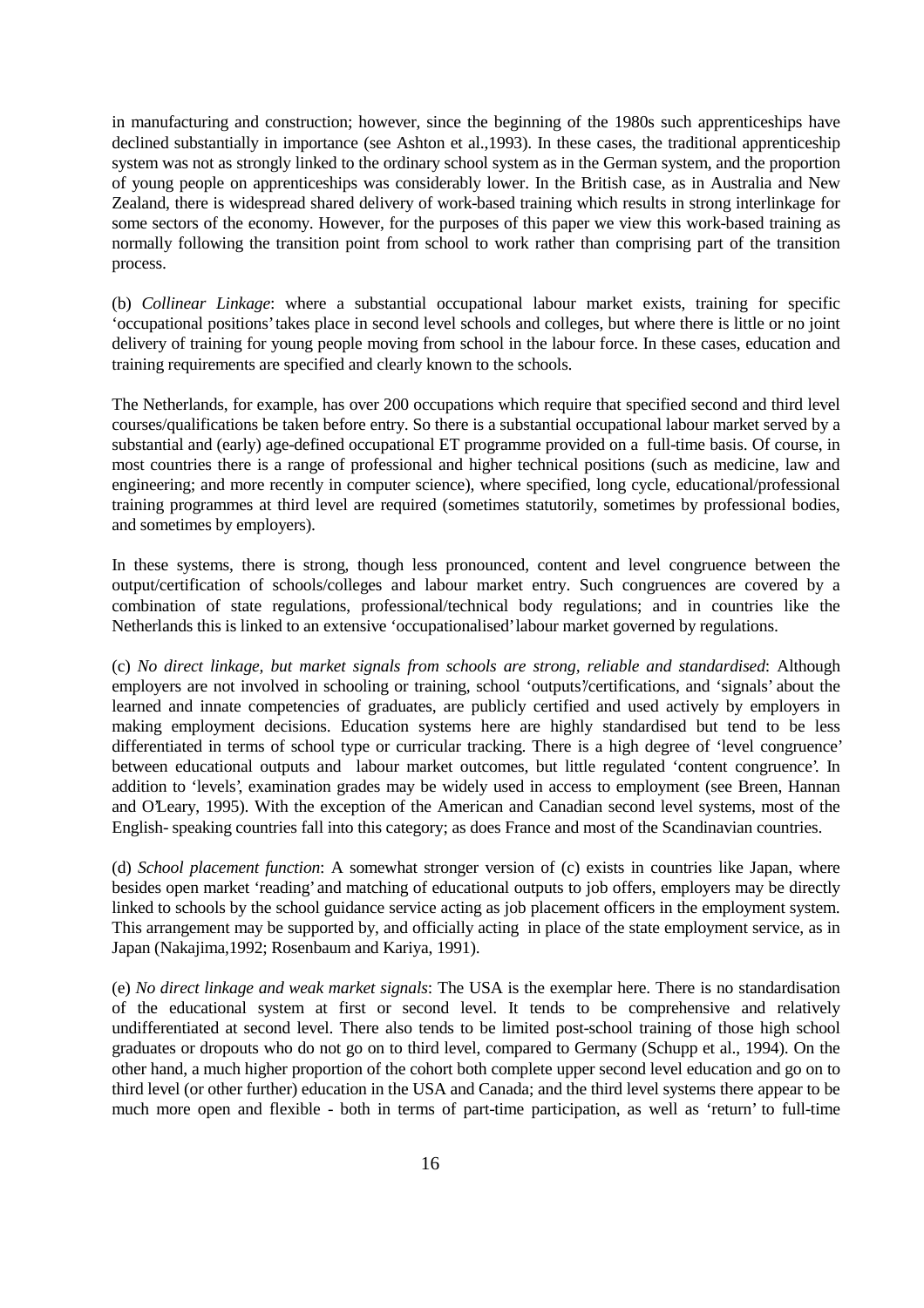education of adult workers who have been employed for a number of years than is true for Germany, the UK (see Ashton et al., 1993) or for Japan (Nakajima,1991).

|                                                     |                                              |                                                        | Degree of Standardisation of ET System |                      |  |  |
|-----------------------------------------------------|----------------------------------------------|--------------------------------------------------------|----------------------------------------|----------------------|--|--|
|                                                     | High                                         |                                                        |                                        | Low                  |  |  |
| School-Work Linkage                                 | Degree of Differentiation of ET System       |                                                        |                                        |                      |  |  |
|                                                     |                                              |                                                        |                                        |                      |  |  |
| (a) Strong Linkage<br>(Dual System)                 | Germany<br>Austria<br>Switzerland<br>Denmark |                                                        |                                        |                      |  |  |
| (b) Collinear Linkage                               | Netherlands                                  |                                                        |                                        |                      |  |  |
| (c) De-coupled with Strong<br><b>Market Signals</b> |                                              | England<br>France<br>Finland<br>Italy<br><b>Israel</b> | Scotland<br>Ireland<br>Sweden          | Spain*               |  |  |
| (d) School placement function                       |                                              |                                                        | Japan                                  |                      |  |  |
| (e) De-coupled with Weak                            |                                              |                                                        |                                        | <b>USA</b><br>Canada |  |  |
| <b>Market Signals</b>                               |                                              |                                                        |                                        |                      |  |  |

## **Figure 2: A Typology of ET Systems and Labour Market Linkages**

Note: \* Medium standardisation

In these cases, there appears to be both weak 'content congruence' and weak 'level congruence', though high school graduates tend to be at some advantage in relation to school drop-outs and third-level graduates have some advantage over high school graduates (Rosenbaum et al., 1990).

In Figure 2, we propose a more elaborated typology of ET systems by taking into consideration the nature and the strength of the relationship between ET and LM. The allocation of countries to cells is tentative; further research is needed on particular (types of) countries in order to identify the specific linkages between the education/training system and labour market outcomes. When the three variables are cross-classified in this way, it becomes apparent that some combinations are unlikely to occur and thus there are many empty cells. Having a high degree of standardisation and a strongly coupled linkage with the labour market, for instance, (whether with the German dual system or Dutch in-school model), makes sense only in the context of a high degree of differentiation of second level education and training: or of a high degree of 'tracking' within second level education

This typology also reflects the type of labour market structuration, particularly the prevalence of occupational labour markets. If we take the most structured ET and LM systems - the German or Dutch systems of education/training and LM linkage - for instance, it is obvious that such institutional arrangements could not exist without a highly occupationalised labour market. In addition, the degree of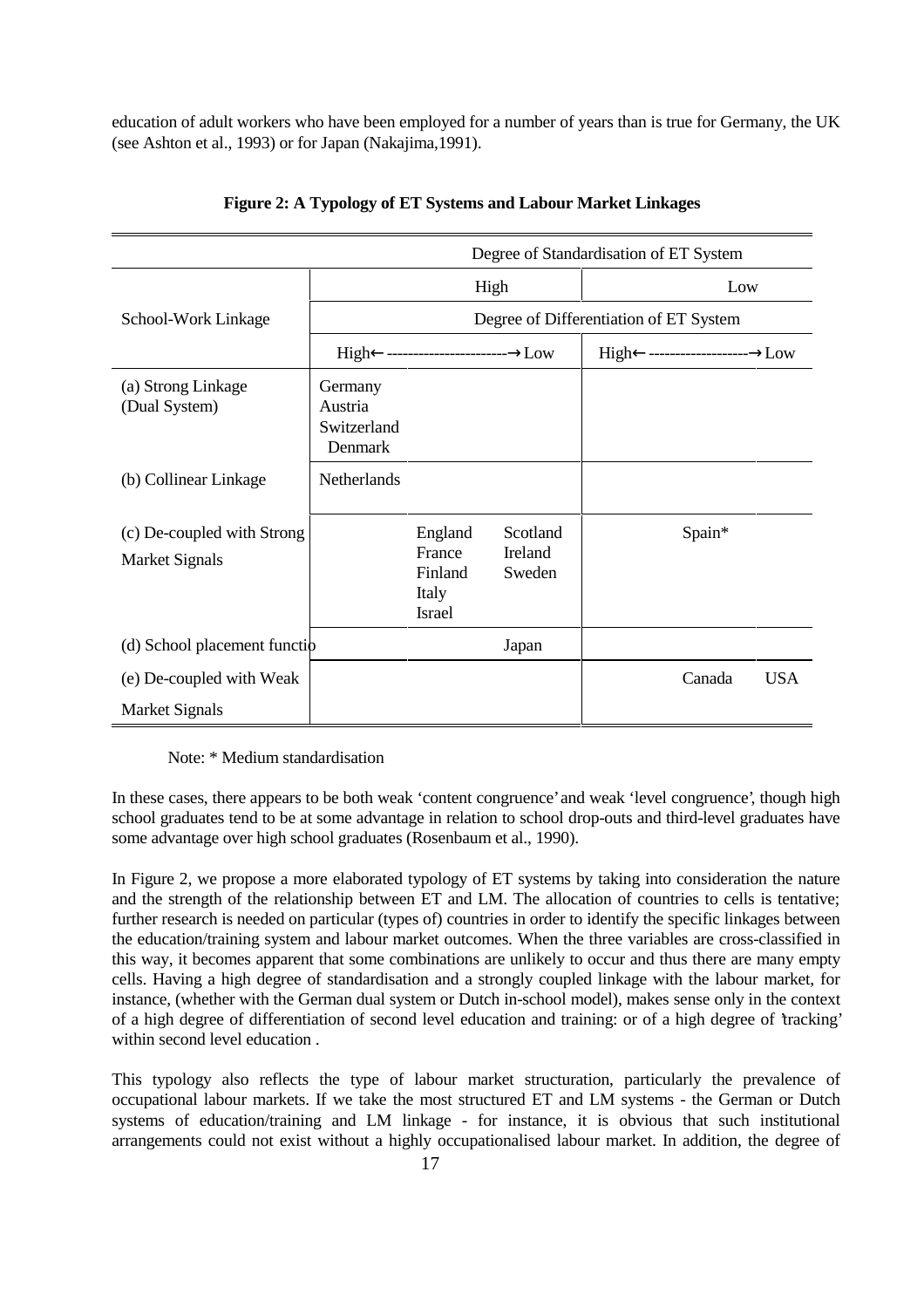'social closure' implied by such a 'closed system' - in terms of upward mobility chances - needs to be considered (see Erikson and Goldthorpe, 1992; Müller and Karle, 1993).

The position of some of the East European States and Russia in such a typology is unclear, given the rapid economic changes occurring in these countries. Koklyagina's (1995) study of Russia and the Baltic Republics suggests that the residues of the 'command' economy are still very influential - at least in Russia: so there may be very strong connections between differentiated and standardised ('in-school') ET system and LM position, determined by state fiat rather than market forces.

The position of southern European countries is not clear - mainly because of the lack of comparative studies - and our linguistic limitations. The reasons for a weak relationship between level of education achieved and youth unemployment rates in Italy and Spain (where the overall rates are very high), for instance, are not at all clear (see OECD, Education at a Glance, 1995). An explanation of this pattern may necessitate taking account of other aspects of the national context, such as the different nature and `culture' of the production system, the pattern of economic development, and so on. Further research is needed to trace the specific linkages between educational and economic institutions in Southern Europe.

The above typology does not imply that countries cannot change their position. Obviously, medium to long term state policy/strategy can result in a shift from, for instance, a situation of no/low standardisation to one of high; or from high school/curricular differentiation to a more comprehensive/unitary system. Equally countries have varied in the importance attached to expanding participation in general upper second level education (e.g. France and Ireland) as opposed to expanding post-school vocational training provision (as in the UK) or expanding full-time school-based vocational courses (e.g. the Netherlands). These medium to long term state strategies concerning ET and LM system changes have not been effectively evaluated in any systematic way: though some individual, primarily descriptive, cross-national comparative studies have been carried out (see Ashton et al., 1993).

Besides their relationships to employment decisions, the structure of ET and LM systems also has clear implications for the nature and level of social class/ethnic inequalities in educational achievement, access to employment and occupational achievement, as well as gender inequalities. Systems with early selection into separate ET streams/tracks - such as in Germany, or the Netherlands, appear to lead to increased inequality at the middle to higher levels of educational and occupational achievement, but are likely to be less exclusionary at the bottom - given the greater barriers to competition from the more highly qualified for positions at the bottom of the occupational ladder.

## **5. Working Hypotheses**

In this section we propose a number of hypotheses concerning ways in which the determinants of transition outcomes - including the impact of given types of policy intervention - may vary across countries with different types of education systems and ET/LM linkages. The hypotheses are informed by existing research but do not attempt to cover all influences or all policies. Their main purpose is to illustrate the potential of the conceptual framework, described above, to guide and structure future research.

## *Differentiation of the ET system*:

♦ Class inequalities in post-compulsory educational participation, particularly at third level, tend to be much greater in countries with differentiated systems and earlier selection than in undifferentiated systems (see Müller and Karle, 1993).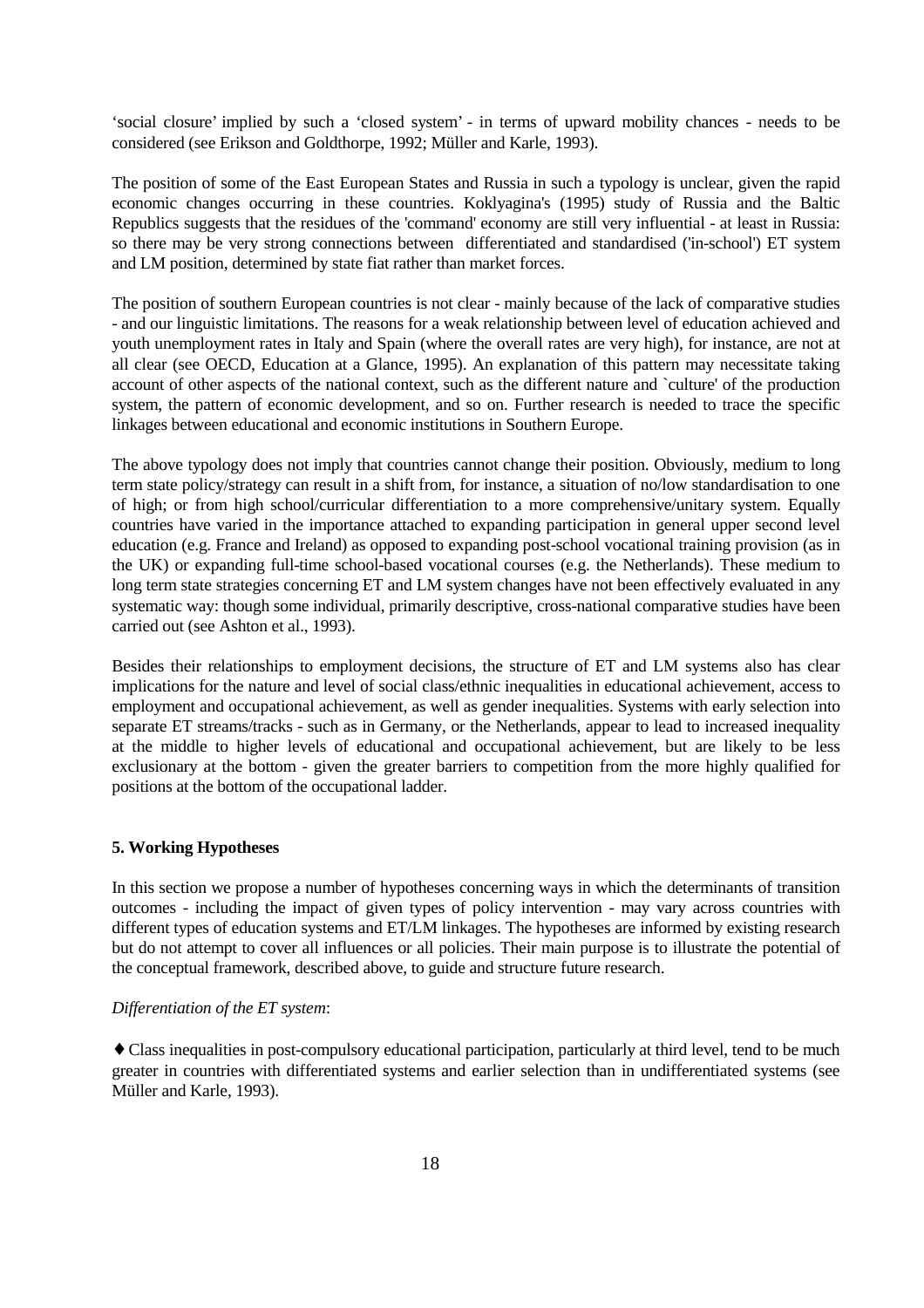♦ Gender differences in the nature of post-compulsory education/training participation are greater in systems with earlier institutional differentiation in educational provision.

♦ The degree of matching between education/training received and job entry requirements ('content congruence') tends to be far greater in countries with highly differentiated ET systems (a and b above). This occurs at both an aggregate and individual level, through the provision of relevant skills for the economy, and lower levels of job changing among labour market entrants (Allmendinger, 1989).

♦ In countries with undifferentiated ET systems, employers tend to pay more attention to the 'level' of education achieved. Where the system is also standardised in terms of curriculum and certification, employers tend to use examination performance (grades) as a criterion for recruitment (see Breen, Hannan and O'Leary, 1995).

♦ In countries with little ET differentiation and high levels of second-level participation, the dominance of third-level entry pathways significantly reduces the value and currency of other non-academic dimensions of educational achievement.

## *Standardisation of the ET system*:

♦ In standardised systems, the higher the proportion completing upper second-level education and the greater the importance of grades to labour market success, the greater the barriers to 'success' for early school leavers and low achievers.

♦ In standardised ET systems with weak labour market linkages, the degree of success of interventions for those 'failing' in the mainstream ET system is dependent on the degree of standardisation and quality control of such interventions.

♦ State training schemes which are not work-based are unlikely to have a positive impact on employment chances, unless their 'outputs' are standardised and recognised by employers.

♦ Informal networks (family, relatives, friends) play a greater role in employment chances and allocation in less standardised systems with looser ET-LM linkages (such as the USA). This role reinforces social class and ethnic inequalities in access to employment.

♦ At the policy level, enhanced vocational guidance and placement functions are likely to have most effect where there is less direct linkage and weaker market signals between the ET system and the labour market. School guidance services and State employment agencies have the potential to improve access to the labour market for the less academically oriented.

## *Education/training-labour market linkage*:

♦ In type (c), (d) and (e) systems (i.e., no direct linkage), work experience/training schemes will have most effect by giving young people access to the internal labour markets of sponsoring employers (Raffe, 1990). In systems of type (a) and (b) (i.e., strong or collinear linkage), such schemes are only likely to be effective if they can direct young people back into the mainstream training routes which confer recognised credentials.

♦ Policies emphasising curricular adaptation in systems (c), (d) and (e) are more likely to emphasise generic (core/key) skills, but face difficulty in having their certificated outcomes recognised and rewarded in the labour market. Employers are more likely to recognise standards in terms of 'levels'.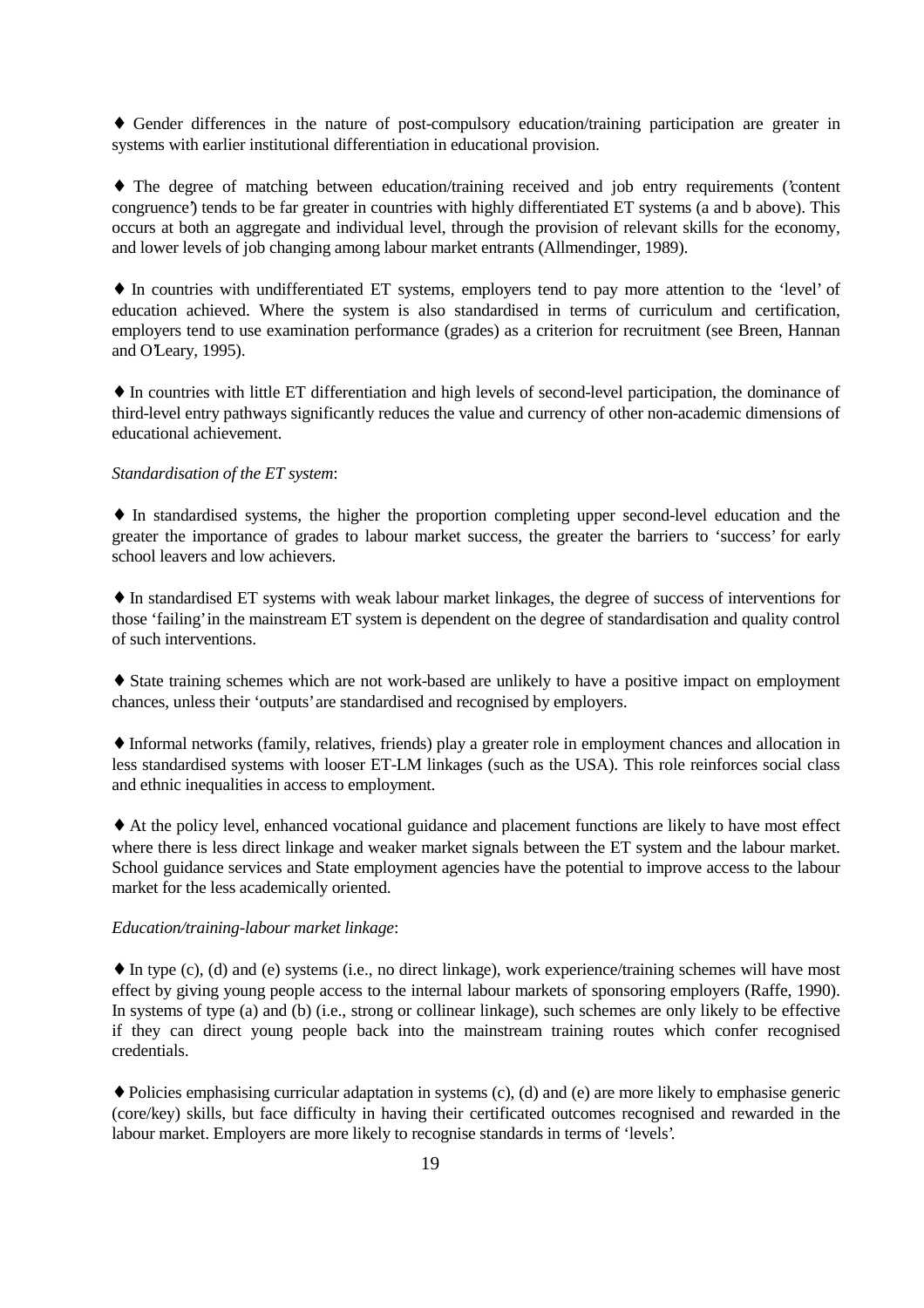♦ The degree of content congruence may decline over time with occupational and industrial restructuring, and technological innovations, even in systems (a) and (b). Consequently, policies which emphasise curricular adaptability to take account of changing technologies and skills requirements are likely to have more impact in systems (a) and (b).

## *National contexts*:

♦ The prolongation of initial education and training increases the importance of family support for young people during the transition period. The reduction in state support for young students/trainees in many countries is likely to raise the 'costs' of participation and thus may increase social class differences in education/training participation. Successful intervention policies (through the ET system and through social welfare/taxation policy, e.g. child benefit) need to be designed to complement this support and to fill gaps.

♦ The role of the family economy in shaping youth labour market integration may cross-cut the typology developed above. Research on the Irish context (Hannan, forthcoming) indicates that a significant minority of young people with poorer qualifications obtain their first job in family businesses. This pattern may be replicated in the southern European countries, although not enough is known about these systems.

♦ Low rates of labour market return to higher educational achievement have a negative feed-back effect on learning motivation within the school system (see Sadlak et al., 1986; Rosenbaum et al., 1990).

♦ The importance of ET qualifications for labour market success varies depending on whether young people enter local, regional, national or international labour markets. The more local the labour market, the greater the importance of informal networks in job search and employment decisions and the lower the relative importance of universalistic ET criteria in labour market entry. These effects vary across systems, being less marked in type (a) and (b) countries.

♦ Successful entry to national and international labour markets is highly dependent on the 'level' of education achieved and the portability of qualifications into different national contexts.

## *Conclusions*

These hypotheses are proposed tentatively since gaps in our knowledge of the transition process in particular (kinds of) countries may reduce the generalisability of certain findings. To systematically test these hypotheses, we would need to include the following:

• Countries with varying national contexts, including less developed countries along with those in the `core'; this would extend the analysis to include Southern Europe, the Atlantic periphery, Middle-Eastern countries, South America and countries on the Pacific Rim.

• Systems with varying education/training-labour market linkages (see above typology);

• Longitudinal data to allow for cross-national variation in the pace and timing of the transition process;

• A wider range of transition outcomes; migration, in particular, would be an obvious concern if the range of countries was expanded;

• Information concerning variation in outcomes within countries, e.g. on the basis of gender, social class, ethnicity or regional differentiation.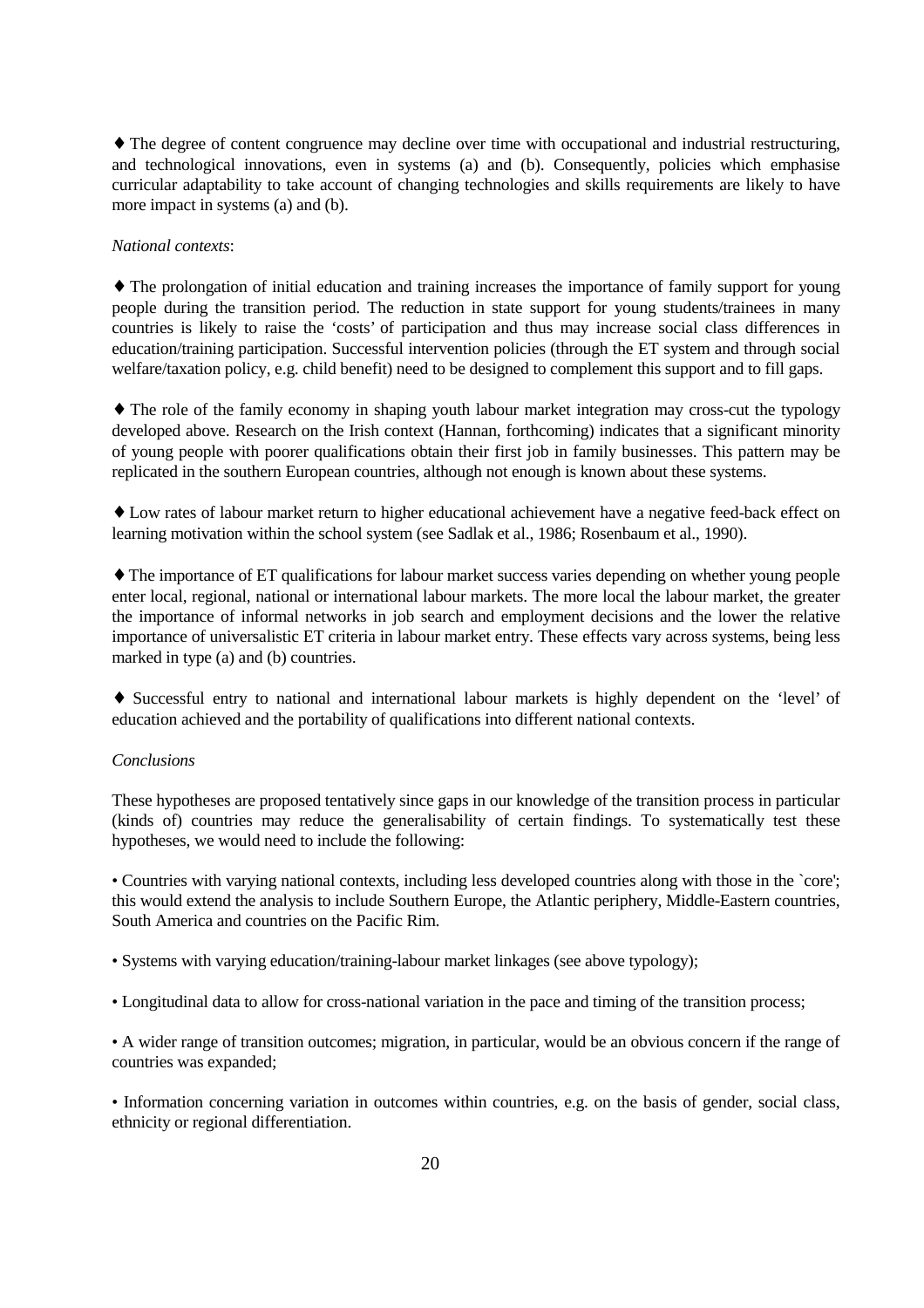In addition, much greater cooperation is necessary between countries on the content of national surveys currently used for studying school to work transitions. Systematic cross-national studies are dependent on the involvement of research teams in a wide range of countries and on the availability of adequate funding for long-term work in the area.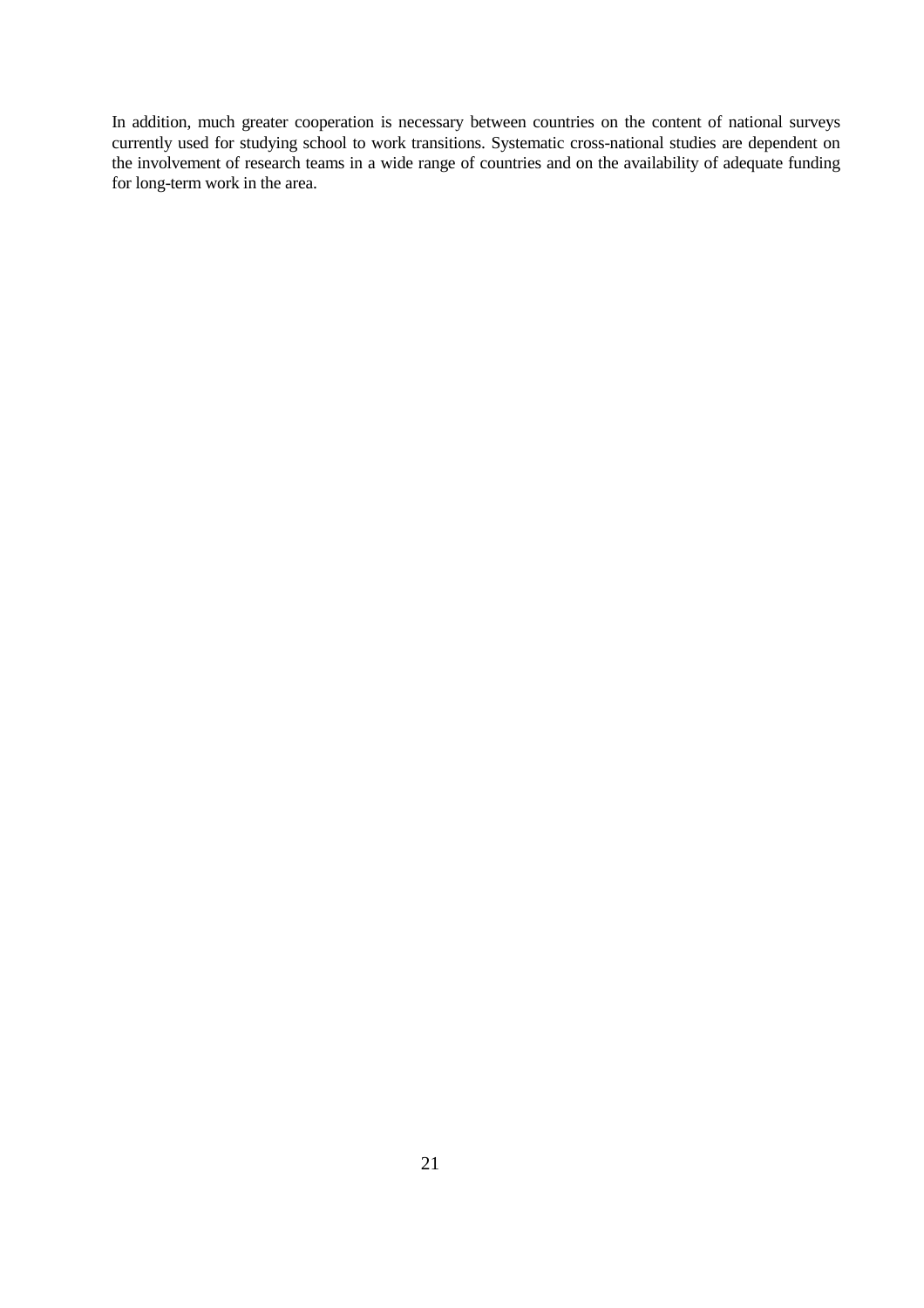#### **REFERENCES**

- Allmendinger, J., 1989. "Education Systems and Labor Market Outcomes", *European Sociological Review*, Vol. 5, No. 3, pp. 231-250.
- Ashton, D., F. Green and G. Lowe, 1993. "The Linkage between Education and Employment in Canada and the UK: A Comparative Analysis", *Comparative Education*, Vol. 29, No. 2, pp.125-143.
- Ashton, D., M. Maguire and M. Spilsbury, 1990. *Restructuring the Labour Market: The Implications for Youth*. London: Macmillan.
- Beduwe, C., J.M. Espinasse, J. Planas, J. Vivas and M. Zaldivar, 1995. "Insertion Professionelle, Diplômes et Marché du Travail: Pour une Étude Éuropéene". Paper to ESF Workshop on Transitions in Youth, Oostvoorne, Netherlands.
- Bouder, A., M. Mansuy and P. Werquin, 1995. "Les Moments d'Intervention Publique sur le Marché de Travail de Jeunes en Europe". Paper to ESF Workshop on Transitions in Youth, Oostvoorne, Netherlands.
- Brauns, H., S. Steinmann, A. Kieffer and C. Marry, 1995. "Does Family or Education Matter? Female Labour Force Participation in France and Germany in 1971 and 1991". Paper to ESF Workshop on Transitions in Youth, Oostvoorne, Netherlands.
- Breen, R., 1995. "The Persistence of Class Origin Inequalities among School Leavers in the Republic of Ireland, 1984- 1993". Paper to ESF Workshop on Transitions in Youth, Oostvoorne, Netherlands.
- Breen, R., D.F. Hannan and R. O'Leary, 1995. "Returns to Education: Taking Account of Employers' Perceptions and Use of Educational Credentials", *European Sociological Review*, Vol. 11, No. 1, pp.59-73.
- Bynner, J. and L. Chisholm, 1995. "Comparative Youth Transition Research: Methods, Meanings and Research Relations". Paper to ESF Workshop on Transitions in Youth, Oostvoorne, Netherlands.

Doeringer, P.B. and M.J. Piore, 1971. *Internal Labor Markets and Manpower Analysis*. Lexington: DC Heath. Edwards, R.C., 1979. *Contested Terrain*. London: Heinemann.

- Erikson, R. and J.H. Goldthorpe, 1992. *The Constant Flux: A Study of Class Mobility in Industrial Societies*. Oxford: Clarendon Press.
- Evans, K. and W.R. Heinz (eds.), 1994. *Becoming Adults in England and Germany*. London: Anglo-German Foundation.
- Furlong, A. and T. Hammer, 1995. "Some Implications of the Extension of Educational Participation for the Labour Market of Integration of Young People in Norway and Scotland". Paper to ESF Workshop on Transitions in Youth, Oostvoorne, Netherlands.
- Hannan, D., forthcoming. *The Relative Rates of Return to Third and Second Level Qualifications in the Irish, National and Regional, Labour Market*. Dublin: ESRI.
- Hannan, D., B. Hövels, S. Van Den Berg and M. White, 1995. "`Early Leavers' from Education and Training in Ireland, the Netherlands and the United Kingdom", *European Journal of Education*, Vol. 30, No. 3, pp.325-346.
- Hannan, D., J. Lamb, Pagrach, D. Raffe and H. Rutjes, 1994. "Building a Cross-National Dataset on Transition in Youth: An Exploration using Data from Ireland, Scotland and the Netherlands". Paper to ESF Workshop on Transitions in Youth, Seelisberg, Switzerland.

Hannan, D.F., S. Ó Riain, 1993. *Pathways to Adulthood in Ireland*. Dublin: ESRI.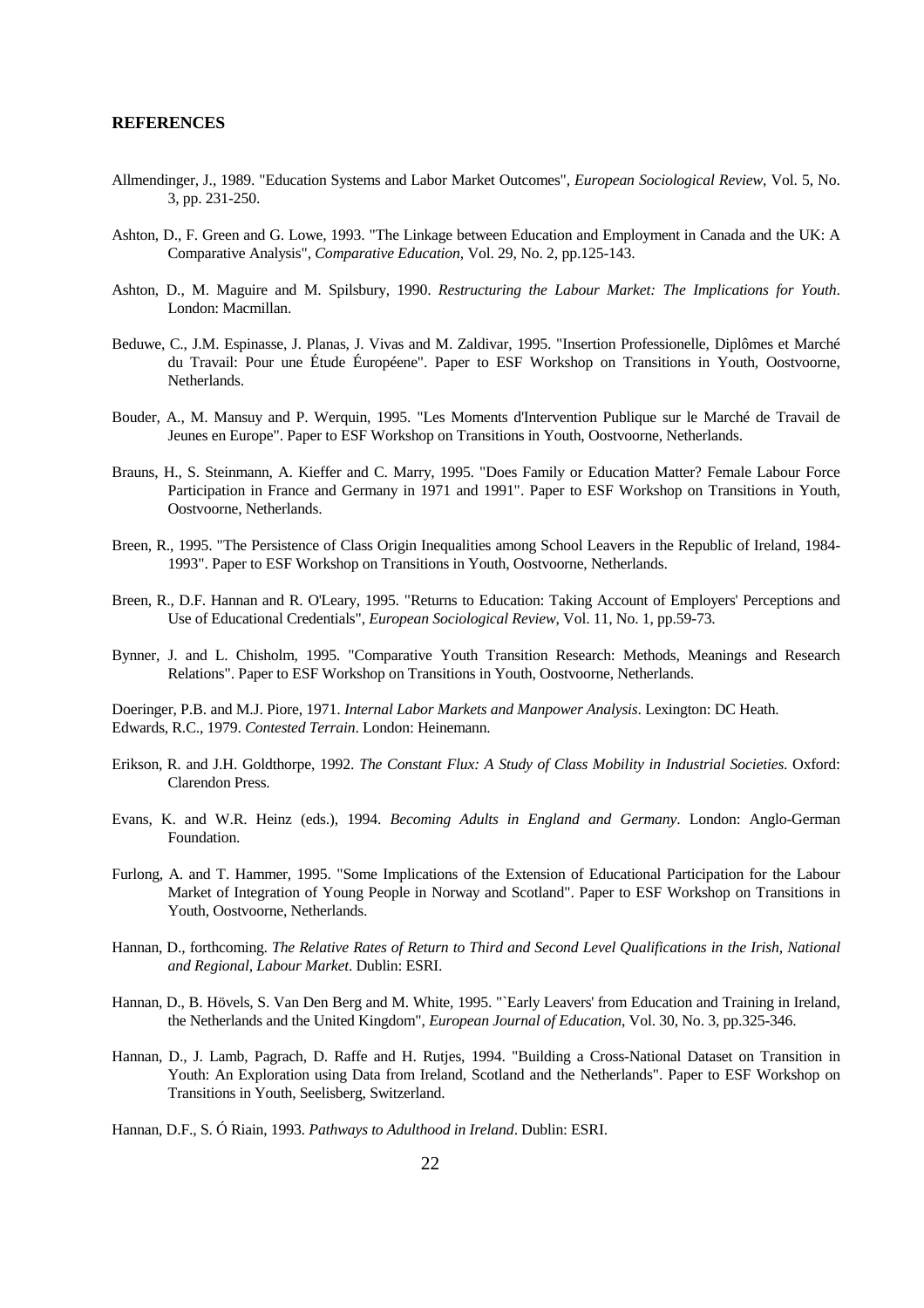Hannan, D.F. and S. Shortall, 1991. *The Quality of Their Education*. Dublin: ESRI.

- Heinz, W.R., 1993. "Transition Behaviour and Career Outcomes in England and Germany". Paper to ESF Workshop on Transitions in Youth, Barcelona, Spain.
- Heinz, W.R., 1994. "Transitions in Youth in Cross Cultural Perspective". Paper to ESF Workshop on Transitions in Youth, Seelisberg, Switzerland.
- Ishida, H., W. Müller, J.M. Ridge, 1995. "Class Origin, Class Destination and Education: A Cross-National Study of Ten Industrial Nations", *American Journal of Sociology*, Vol. 101, No. 1, pp.145-193.
- Koklyagina, L., 1995. "Comparative Analysis of Young People's Transitions to Work in GB. Russia and Estonia". Paper to ESF Workshop on Transitions in Youth, Oostvoorne, Netherlands.
- Konietzka, D. and H. Solga, 1995. "Two Certified Societies? The Regulation of Entry into the Labour Market in East and West Germany". Paper to ESF Workshop on Transitions in Youth, Oostvoorne, Netherlands.
- Lange, T., 1995. "Public Intervention and Transition to Work: A Critical Cross National Survey". Paper to ESF Workshop on Transitions in Youth, Oostvoorne, Netherlands.
- Marsden, D. and F. Germe, 1991. "Young People and Entry Paths to Long-Term Jobs in France and Great Britain", in P. Ryan, P. Garonna and R.C. Edwards (eds.), *The Problem of Youth*, London: Macmillan, pp.178-199.
- Marsden, D. and P. Ryan, 1991. "The Structuring of Youth Pay and Employment in Six European Economies", in P. Ryan, P. Garonna and R.C. Edwards (eds.), *The Problem of Youth*, London: Macmillan, pp.82-112.
- Marsden, D. and P. Ryan, 1995. "Work, Labour Markets and Vocational Preparation: Anglo-German Comparisons of Training in Intermediate Skills", in L. Bash and A. Green (eds.), *Youth, Education and Work*, London: Kogan Page, pp.67-79.
- Maurice, M., F. Sellier and J.J. Silvestre, 1986. *The Social Foundations of Industrial Power*. Cambridge, Mass.: MIT Press.
- Moncel, N., 1995. "Insertion Professionnelle des Jeunes et Pratiques de Renouvellement de la Main d'Oeuvre par les Firmes: Perspectives et Questions Méthodologiques pour une Comparaison France-Royaume Uni". Paper to ESF Workshop on Transitions in Youth, Oostvoorne, Netherlands.
- Müller, W., 1996. "Class Inequalities in Educational Outcomes: Sweden in Comparative Perspective", in R. Erikson and J.O. Jonsson (eds.), *Can Education Be Equalized?*, Boulder: Westview Press, pp.145-182.
- Müller, W. and W. Karle, 1993. "Social Selection in Educational Systems in Europe", *European Sociological Review*, Vol. 9, No. 1, pp. 1-23.
- Müller, W., P. Lüttinger, W. König and W. Karle, 1990. "Class and Education in Industrial Nations", in M. Haller (ed.), *Class Structure in Europe*, New York: Sharpe, pp. 62-91.
- Nakajima, F., 1990. "A Comparative Study on Choice of First Job and Early Occupation. History in Japan, the US and GB". Working Paper. The Japanese Institute of Labour: Tokyo.
- OECD, various years. *Education At A Glance*. Paris: OECD.
- Oskarsdottir, G., 1995. "Dropping Out in Scandinavia and the USA: A Comparative Study of Drop-Out Patterns". Paper to ESF Workshop on Transitions in Youth, Oostvoorne, Netherlands.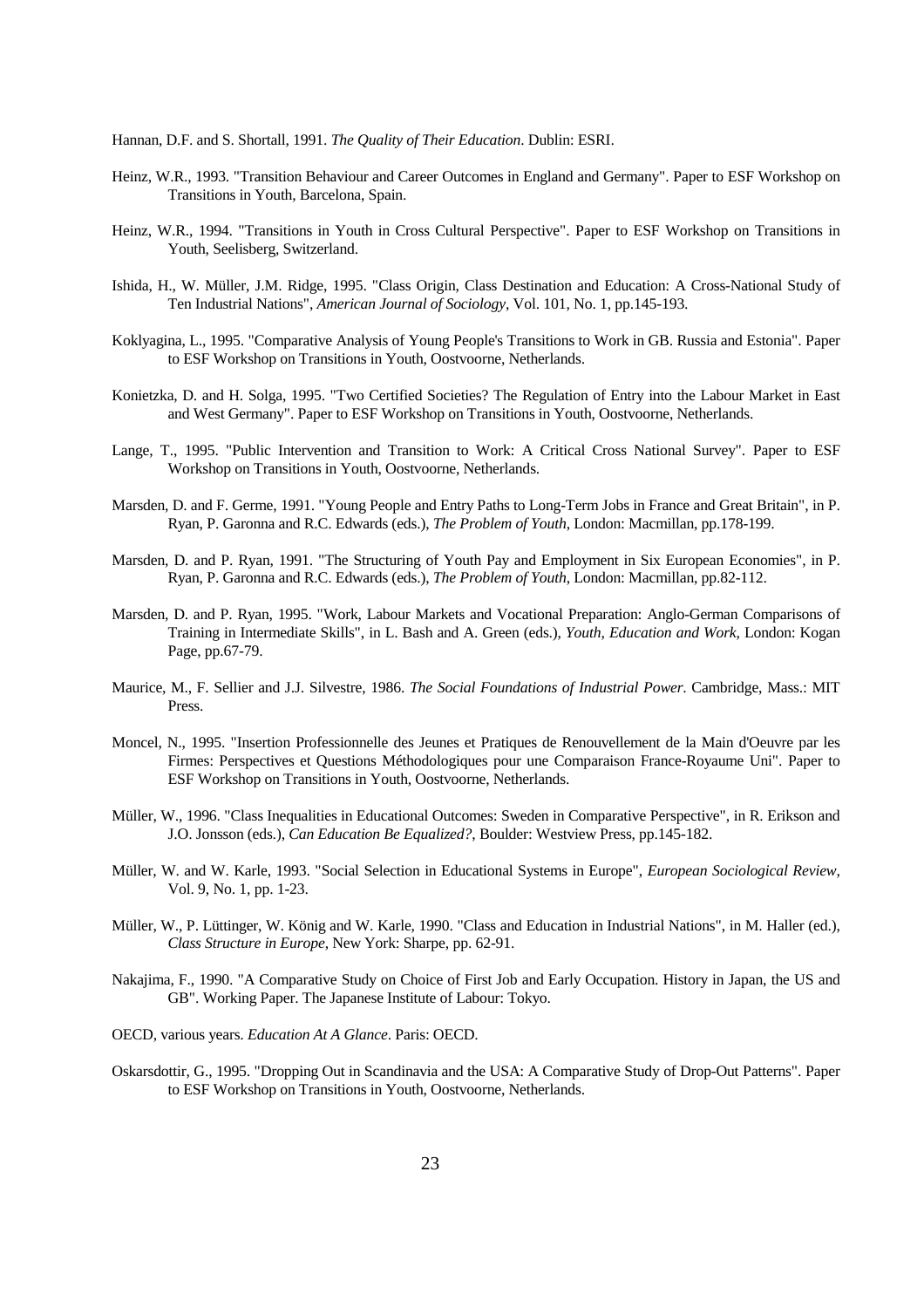- Pair, C.(Ed), forthcoming. *Participation and Pathways in Vocational and Technical Education and Training*. Paris: OECD.
- Raffe, D., 1990. "The Transition from YTS to Work: Content, Context and the External Labour Market", in C. Wallace and M. Cross (eds.), *Youth in Transition*, London: Falmer Press.
- Raffe, D., 1993. *An Information System on Young People Leaving Education and Training: A Discussion Paper*. Report to Task Force Human Resources and Eurostat. CES, University of Edinburgh.
- Raffe, D., 1994. "Tracks and Pathways: Differentiation in Education and Training Systems and their Relation to the Labour Market", in *The Determinants of Transitions in Youth: Conference Papers*, Berlin: CEDEFOP.
- Raffe, D. and G. Courtenay, 1988. "16-18 on Both Sides of the Border", in D. Raffe (ed.), *Education and the Youth Labour Market*, London: Falmer Press.
- Raffe, D., C. Howieson, K. Spours and M. Young, 1996. "Unifying Academic and Vocational Learning: English and Scottish Approaches". Paper to British Association, September 1996.
- Roberts, K., S. C. Clark and C. Wallace, 1994. "Flexibility and Individualisation: A Comparison of Transitions into Employment in England and Germany", *Sociology*, Vol. 28, No. 1, pp. 31-54.
- Roberts, K. and Tan Ying, 1994. "Vulnerability during School-To-Work Transitions in Post-Communist Poland". Paper to ESF Workshop on Transitions in Youth, Seelisberg, Switzerland.
- Rosenbaum, J.E. and T. Kariya, 1991. "Do School Achievements Affect the Early Jobs of High School Graduates in the United States and Japan?", *Sociology of Education*, Vol. 64, pp.78-95.
- Rosenbaum, J.E., T. Kariya, R. Settersten, T. Maier, 1990. "Market and Network Theories of the Transition from High School to Work", *Annual Review of Sociology*, Vol. 16, pp. 263-299.
- Rubery, J., 1994. "The British Production Regime: a Societal-Specific System", *Economy and Society*, Vol. 23, No. 3, pp.335-354.
- Sadlak, M.W., C.W. Wheeler, D.C. Pullen and P.A. Cusick, 1986. *Selling Students Short*. New York: Teachers College.
- Schober-Brinkmann, K. and E. Wadensjö, 1991. "Contrasting Forms of Youth Training and Employment in Sweden and FR Germany", in P. Ryan, P. Garonna and R.C. Edwards (eds.), *The Problem of Youth*, London: Macmillan, pp.115-149.
- Schupp, J., C. F. Buchtemann and D. Soloff, 1994. "School to Work Transition Patterns in (West) Germany and the United States". Paper to ESF Workshop on Transitions in Youth, Seelisberg, Switzerland.
- Sexton, J.J., B.M. Walsh, D.F. Hannan, D. McMahon, 1991. *The Economic and Social Implications of Emigration*. Dublin: NESC.
- Shavit, Y., 1990. "Segregation, Tracking and the Educational Attainment of Minorities: Arabs and Oriental Jews in Israel", *American Sociological Review*, Vol. 55, No. 1.
- Shavit, Y. and H.P. Blossfeld, 1996. "Equalizing Educational Opportunity: Do Gender and Class Compete?", in R. Erikson and J.O. Jonsson (eds.), *Can Education Be Equalized?*, Boulder: Westview Press, pp.233-254.
- Shavit, Y., W. Müller, V. Kraus, T. Katz Gerro, 1994. "Vocational Education and the Transition of Men from School to Work in Israel, Italy and Germany". Paper to ESF Workshop on Transitions in Youth, Seelisberg, Switzerland.
- Sicherman, M., 1991. "Overeducation in the Labour Market", *Journal of Labour Economics*, Vol. 9, No. 2, pp.101-122.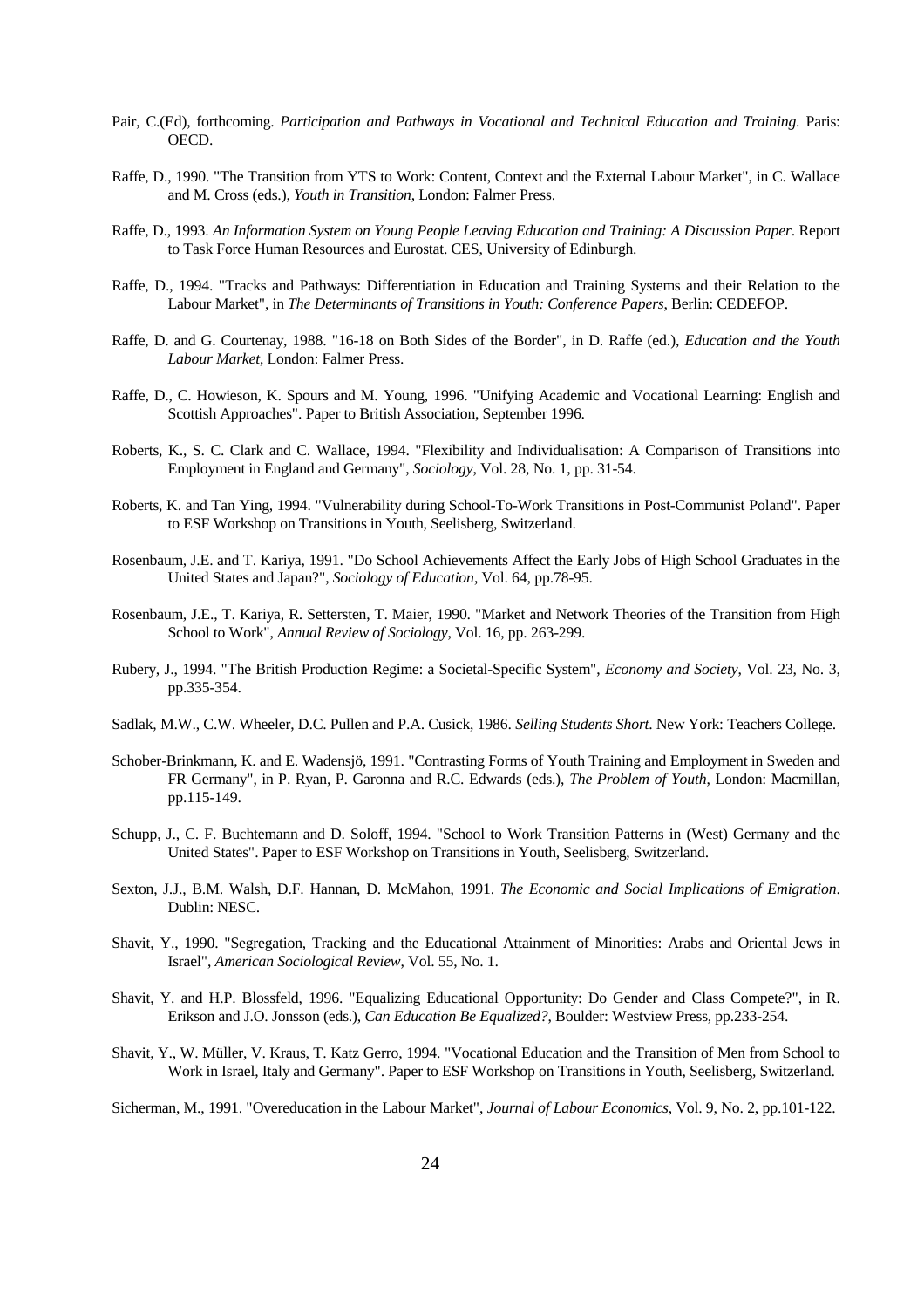- Smith, C. and P. Meiksins, 1995. "System, Society and Dominance Effects in Cross-National Organisational Analysis", *Work, Employment and Society*, Vol. 9, No. 2, pp.241-267.
- Smyth, E. and P. Surridge, 1995. "A Comparative Analysis of School to Work Transition Patterns and Processes in Ireland and Scotland, 1979-1991". Paper to ESF Workshop on Transitions in Youth, Oostvoorne, Netherlands.
- Smyth, E. and P. Surridge, forthcoming. Educational Differentiation and Occupational Allocation among School Leavers in Ireland and Scotland, 1981-1991. Paper to be presented at the ESF Network on Transitions in Youth, Marseille.
- Soskice, D., 1993a. "Product Market and Innovation Strategies of Companies and their Implications for Enterprise Tenure: A Comparative Institutional Approach to Some Cross-Country Differences". Paper to the ESA Workshop, Schloss Ringberg.
- Soskice, D., 1993b. "Social Skills from Mass Higher Education: Re-thinking the Company-based Initial Training Paradigm", *Oxford Review of Economic Policy*, Vol. 9, No. 3, pp.101-113.
- Velden, R. van der, and B. Lodder, 1994. "Alternative Routes from Vocational Education to the Labour Market: Labour Market Effects of Full-time vs Dualized Vocational Education". Paper to ESF Workshop on Transitions in Youth, Seelisberg, Switzerland.

Wilkinson, F. (1983). "Productive Systems", *Cambridge Journal of Economics*, Vol. 7, No. 3/4, pp.413-430.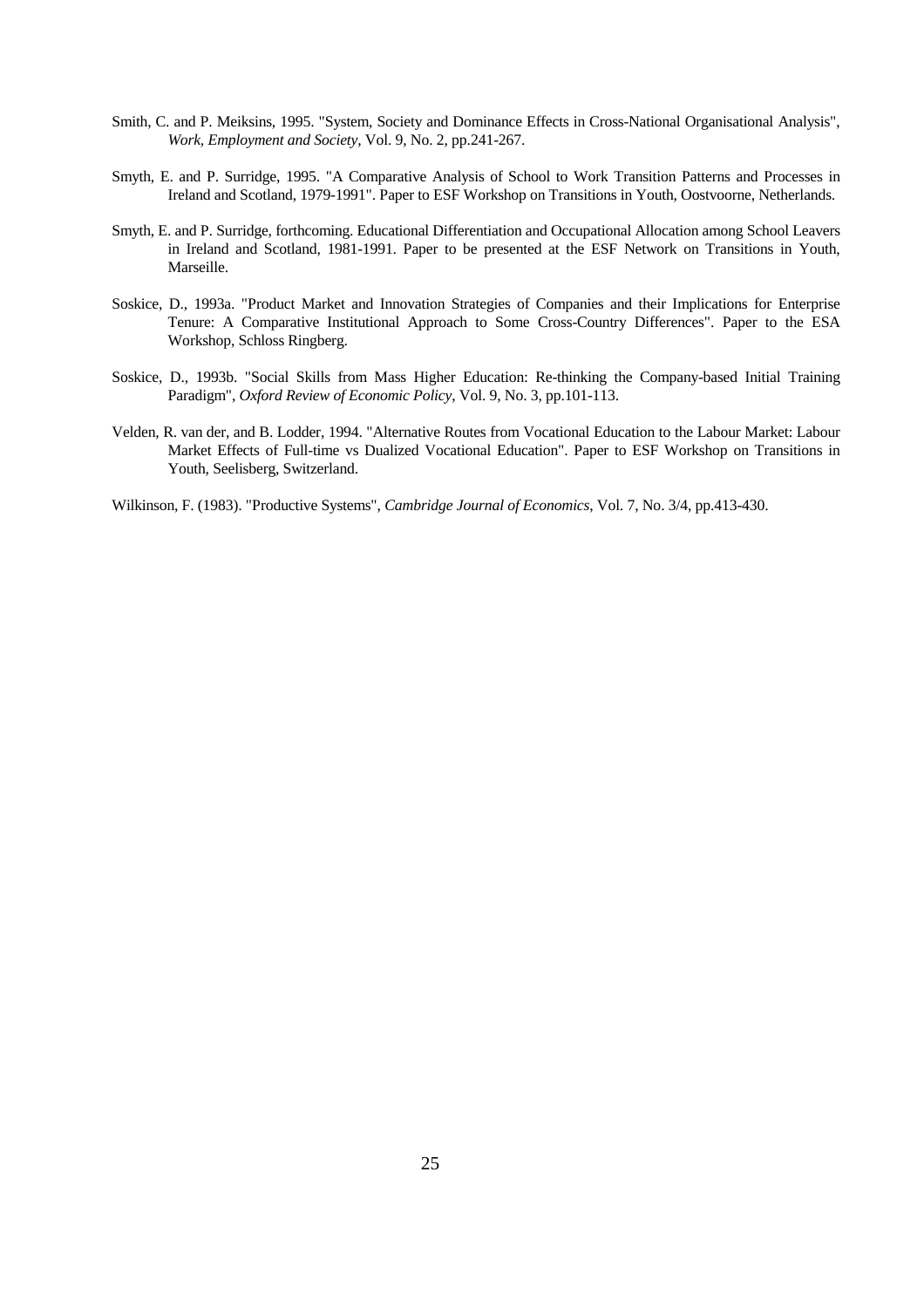| <b>Authors</b>                     | Countries                             | Time period                                        | Data Source                                                          | <b>Transition Outcomes</b>                                             | Variation in Outcomes                                                         |
|------------------------------------|---------------------------------------|----------------------------------------------------|----------------------------------------------------------------------|------------------------------------------------------------------------|-------------------------------------------------------------------------------|
| Allmendinger (1989)                | Norway, West<br>Germany & USA         | Year varies by<br>country;<br>adult samples        | Life history data sets                                               | • Occupational prestige<br>• Job mobility/spells                       | •Educational background                                                       |
| Ashton, Green and<br>Lowe (1993)   | Canada & UK                           | 1989;<br>incl. all age-<br>groups                  | Labour Force Surveys;<br>cross-sectional                             | • Occupational allocation<br>• Educational participation               | · Educational background<br>• Gender (limited)                                |
| Beduwe, Espinasse et<br>al. (1995) | France & Spain                        | 1981-1990;<br>all age-groups                       | Labour Force Surveys;<br>cross-sectional                             | • Labour force participation<br>• Employment/ unemployment             | • Educational background                                                      |
| Bouder, Mansuy,<br>Werquin (1995)  | 12 EU countries                       | 1988-1991                                          | Labour Force Surveys;<br>cross-sectional                             | • Labour force participation<br>• Employment                           | Not considered                                                                |
| Brauns, Steinmann et<br>al. (1995) | France & West<br>Germany              | 1979 & 1991;<br>5-10 years after<br>leaving school | Labour Force Surveys;<br>cross-sectional                             | • Labour force participation<br>• Unemployment<br>• Occupational class | • Gender<br>• Marital status<br>• No. of children<br>• Educational background |
| Furlong and Hammer<br>(1995)       | Scotland &<br>Norway                  | 1985-87;<br>17-19 year olds                        | Longitudinal surveys of<br>young people                              | • Educational participation<br>• Full-time employment                  | • Gender<br>• Social class background                                         |
| Hannan, Hövels et al.<br>(1995)    | Ireland, England<br>& the Netherlands | 1980s                                              | Official statistics; annual<br>survey of school leavers<br>(Ireland) | · School drop-out<br>• Unemployment                                    | · Educational background<br>• Gender (limited)                                |

# Appendix 1: A Summary of Selected Cross-National Studies on School to Work Transitions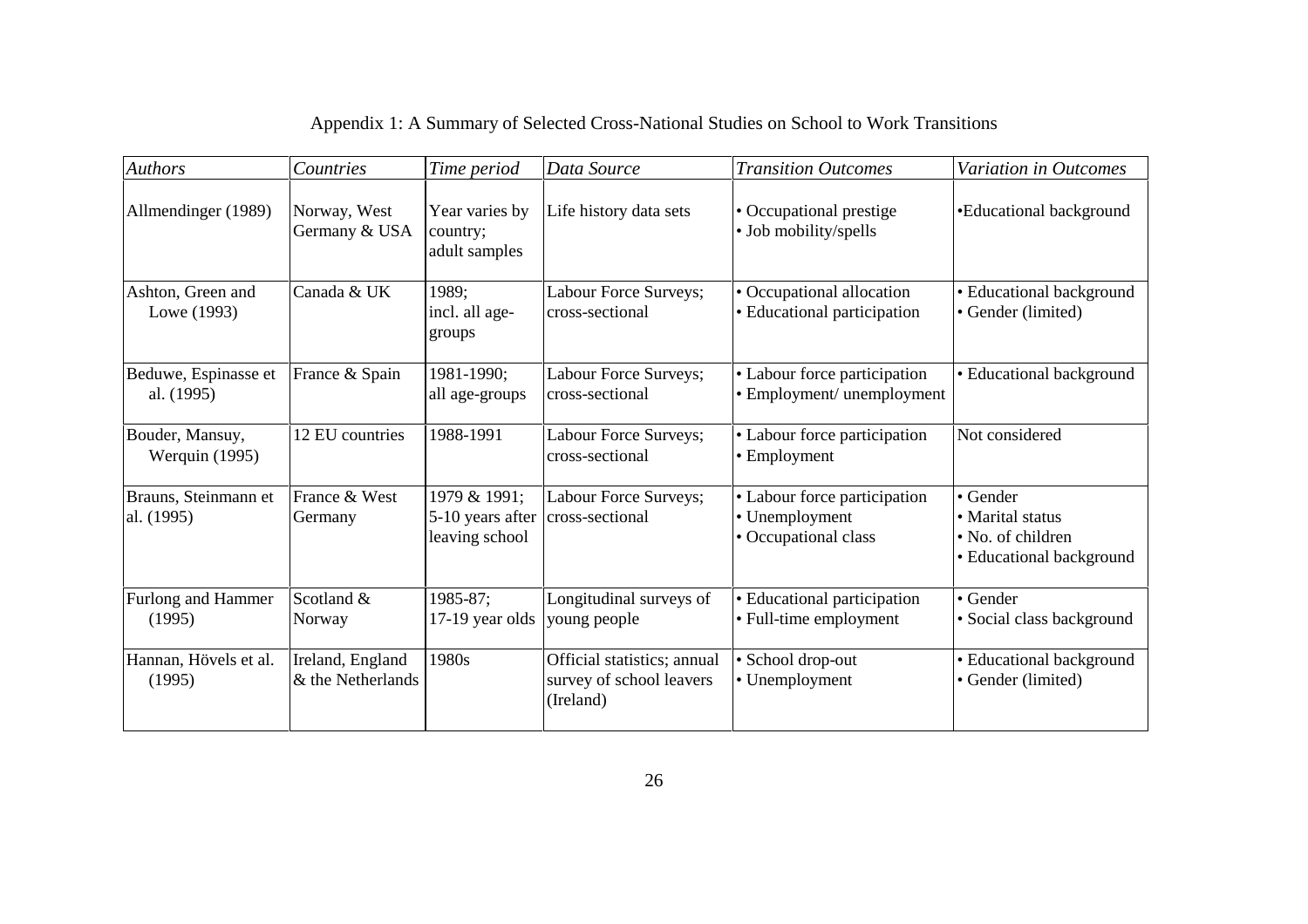| Hannan, Lamb et al.<br>(1994)                                     | Ireland, Scotland<br>& the Netherlands                     | 1991:<br>one year after<br>leaving school | Regular School Leavers'<br>Surveys; cross-sectional                     | • Post-school destination<br>(employment status,<br>educational participation)                                                                                          | • Gender<br>• Educational background                         |
|-------------------------------------------------------------------|------------------------------------------------------------|-------------------------------------------|-------------------------------------------------------------------------|-------------------------------------------------------------------------------------------------------------------------------------------------------------------------|--------------------------------------------------------------|
| Heinz (1993); Evans<br>and Heinz (1994);<br>Roberts et al. (1994) | England & West<br>Germany                                  | 1989 & 1991;<br>aged 16-22                | Qualitative interviews of<br>matched samples;<br>longitudinal component | • Career trajectories (post-<br>school destinations)<br>• Participation in schemes<br>• Establishment of independent<br>household<br>• Marriage and family<br>formation | • Gender<br>· Educational background                         |
| Koklyagina (1995)                                                 | Britain, Russia &<br>Estonia                               | Varies by<br>country;<br>aged 16-20       | Longitudinal data sets                                                  | • Career trajectories<br>• Occupational group                                                                                                                           | • Gender (limited)<br>· Social class background<br>(limited) |
| Konietzka and Solga<br>(1995)                                     | East & West<br>Germany                                     | 1940s-1980s;<br>four birth<br>cohorts     | German Life History<br>Study; longitudinal                              | • Occupational class<br>• Level consistency<br>• Content congruence                                                                                                     | Gender<br>Educational<br>background                          |
| Marsden and Germe<br>(1991)                                       | France & Britain                                           | early 1970s $\&$<br>1980s                 | Secondary analysis of<br>official statistics                            | • Participation in<br>apprenticeships<br>• Occupational group                                                                                                           | • Gender (limited)<br>• Training background<br>(limited)     |
| Marsden and Ryan<br>(1991)                                        | Belgium, France,<br>Germany, Italy,<br>Netherlands &<br>UK | 1966-1978                                 | Secondary analysis of<br>official statistics                            | • Youth share of manual<br>employment<br>· Industrial allocation<br>• Relative pay                                                                                      | • Gender                                                     |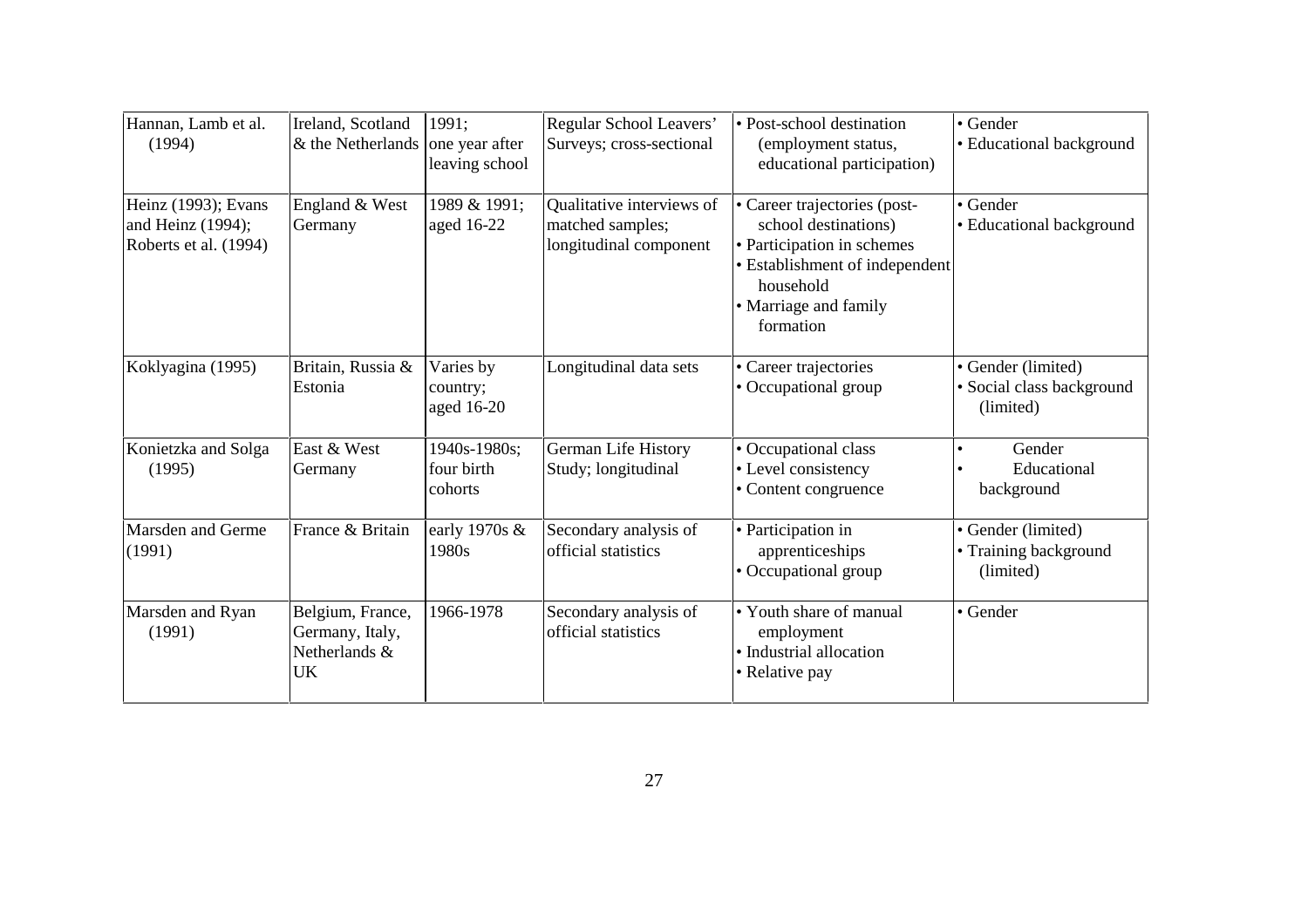| Marsden and Ryan<br>(1995)               | Britain &<br>Germany           | 1950-1990                           | Secondary analysis of<br>official statistics/<br>literature  | • Participation in<br>apprenticeships                                                                                                                      | Not considered                                                    |
|------------------------------------------|--------------------------------|-------------------------------------|--------------------------------------------------------------|------------------------------------------------------------------------------------------------------------------------------------------------------------|-------------------------------------------------------------------|
| Maurice, Sellier and<br>Silvestre (1986) | Germany &<br>France            | 1970s                               | Matched case-studies of<br>industries/firms                  | • Type of job<br>• Job mobility                                                                                                                            | • Educational background<br>· Social class background             |
| Nakajima (1990)                          | Japan, USA &<br><b>Britain</b> | 1986:<br>aged 25-30                 | Surveys of young people;<br>cross-sectional                  | • Employment status<br>• Occupational group<br>• Industrial group; size of firm<br>• Job satisfaction<br>• Educational participation<br>• Family formation | • Gender<br>• Educational background                              |
| <b>Moncel</b> (1995)                     | France & Britain               | General                             | Review of literature<br>$\rightarrow$ framework for analysis |                                                                                                                                                            |                                                                   |
| Oskarsdottir (1995)                      | Scandinavia &<br><b>USA</b>    | General                             | Secondary analysis;<br>survey of Icelandic school<br>leavers | • Drop-out from full-time<br>education                                                                                                                     | · Social class background                                         |
| Raffe and Courtenay<br>(1988)            | Scotland &<br>England          | 1984-86                             | Youth cohort surveys                                         | · Educational participation<br>· Post-school destination                                                                                                   | • Gender<br>• Educational background                              |
| Rosenbaum and<br>Kariya (1991)           | Japan & USA                    | 1980-82;<br>2 years after<br>school | Surveys of school seniors<br>with follow-up;<br>longitudinal | • Occupational group                                                                                                                                       | • Gender<br>• Social class background<br>• Educational background |